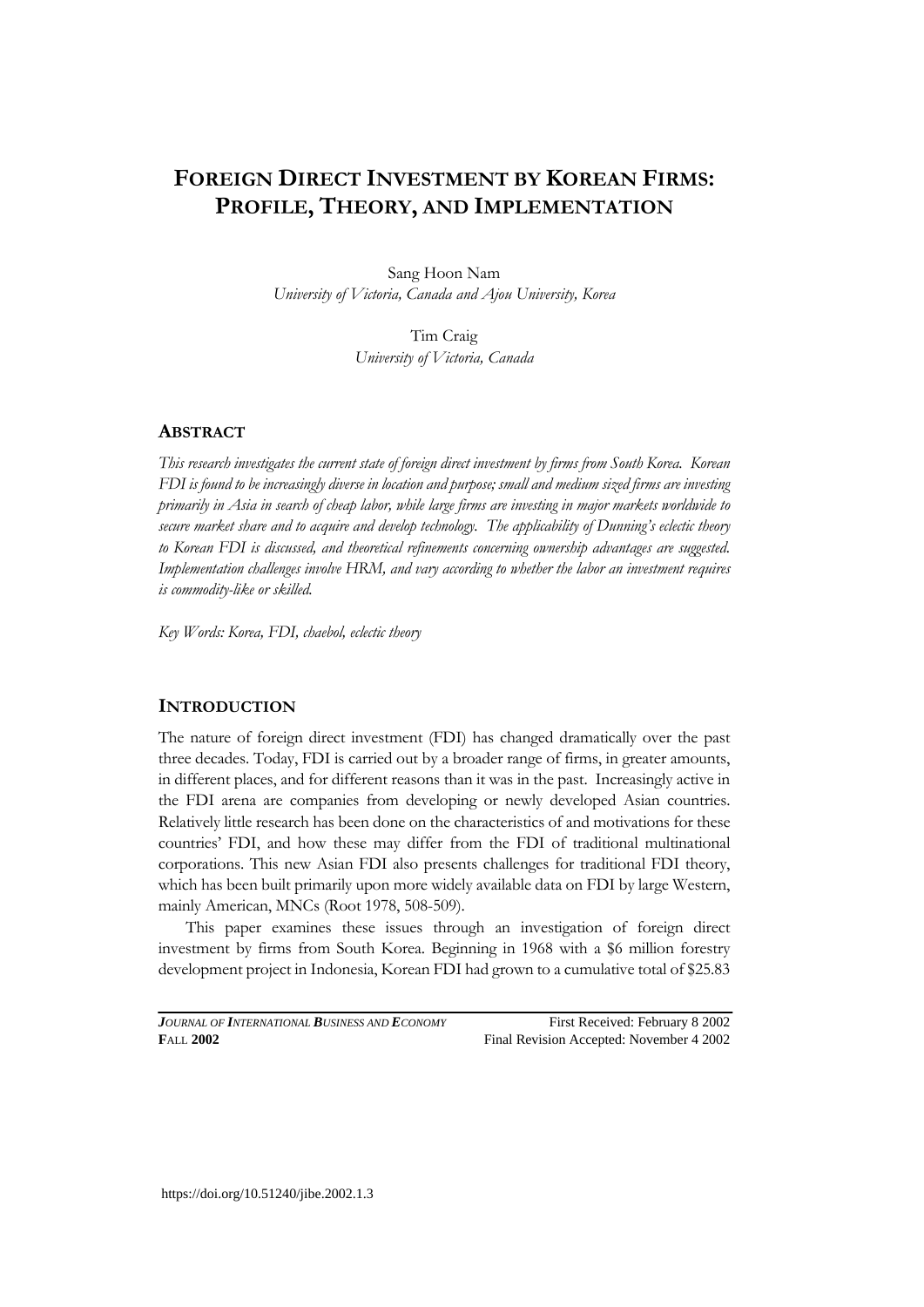billion in over 11,000 projects by the end of 2000 (see Exhibit 1), even though the pace of increase has been slowed down by the 1997-98 foreign exchange crisis. Carried out by firms both large and small, driven by a variety of external and internal forces, and taking various forms, Korea's outward FDI is representative of the current and changing state of foreign direct investment. As such, it also offers a valuable perspective on FDI theory development and on important implementation issues.

| Years   | Net Investment |                 | Outstanding Investment |                 |  |
|---------|----------------|-----------------|------------------------|-----------------|--|
|         | Cases          | Amount (\$ mil) | Cases                  | Amount (\$ mil) |  |
| 1968-80 | 279            | 127.0           | 279                    | 127.0           |  |
| 1981    | 36             | 21.9            | 315                    | 148.9           |  |
| 1982    | 32             | 97.6            | 347                    | 246.5           |  |
| 1983    | 44             | 102.6           | 391                    | 349.1           |  |
| 1984    | 33             | 48.2            | 424                    | 397.3           |  |
| 1985    | 9              | 63.8            | 433                    | 461.0           |  |
| 1986    | 31             | 158.3           | 464                    | 619.3           |  |
| 1987    | 59             | 320.1           | 523                    | 939.4           |  |
| 1988    | 139            | 156.2           | 662                    | 1,095.6         |  |
| 1989    | 246            | 392.4           | 908                    | 1,488.0         |  |
| 1990    | 319            | 812.7           | 1,227                  | 2,300.7         |  |
| 1991    | 421            | 1,026.9         | 1,648                  | 3,327.6         |  |
| 1992    | 460            | 1,098.2         | 2,108                  | 4,425.9         |  |
| 1993    | 618            | 1,016.4         | 2,726                  | 5,442.3         |  |
| 1994    | 1416           | 2,029.9         | 4,142                  | 7,472.2         |  |
| 1995    | 1214           | 2,760.7         | 5,356                  | 10,232.9        |  |
| 1996    | 1371           | 3,595.1         | 6,727                  | 13,828.0        |  |
| 1997    | 1208           | 2,992.6         | 7,935                  | 16,820.7        |  |
| 1998    | 518            | 3,441.7         | 8,453                  | 20,262.4        |  |
| 1999    | 959            | 2,074.3         | 9,412                  | 22,336.7        |  |
| 2000    | 1792           | 3,493.9         | 11,204                 | 25,830.6        |  |
| Total   | 11,204         | 25,830.6        | 11,204                 | 25,830.6        |  |

Exhibit 1: Foreign direct investment by South Korea firms, 1968-2000

Source: Export-Import Bank of Korea. Overseas Direct Investment Statistics Yearbook, 2001

FDI by Korean companies was investigated through extensive use of secondary materials, and through the researchers' access to information and interviews with managers from a major Korean conglomerate. The research has three basic aims. The first is to understand the nature of Korean FDI: What kinds of firms are investing overseas, where are they investing, for what reasons, and in what types of operations? The second aim is to consider the implications of Korean foreign investment for FDI theory: Does Korean FDI call into question any tenets of existing FDI theory, or can it help us refine theory to better explain foreign direct investment in the 1990s? The third aim is to examine implementation issues: What are these, and how might they be addressed to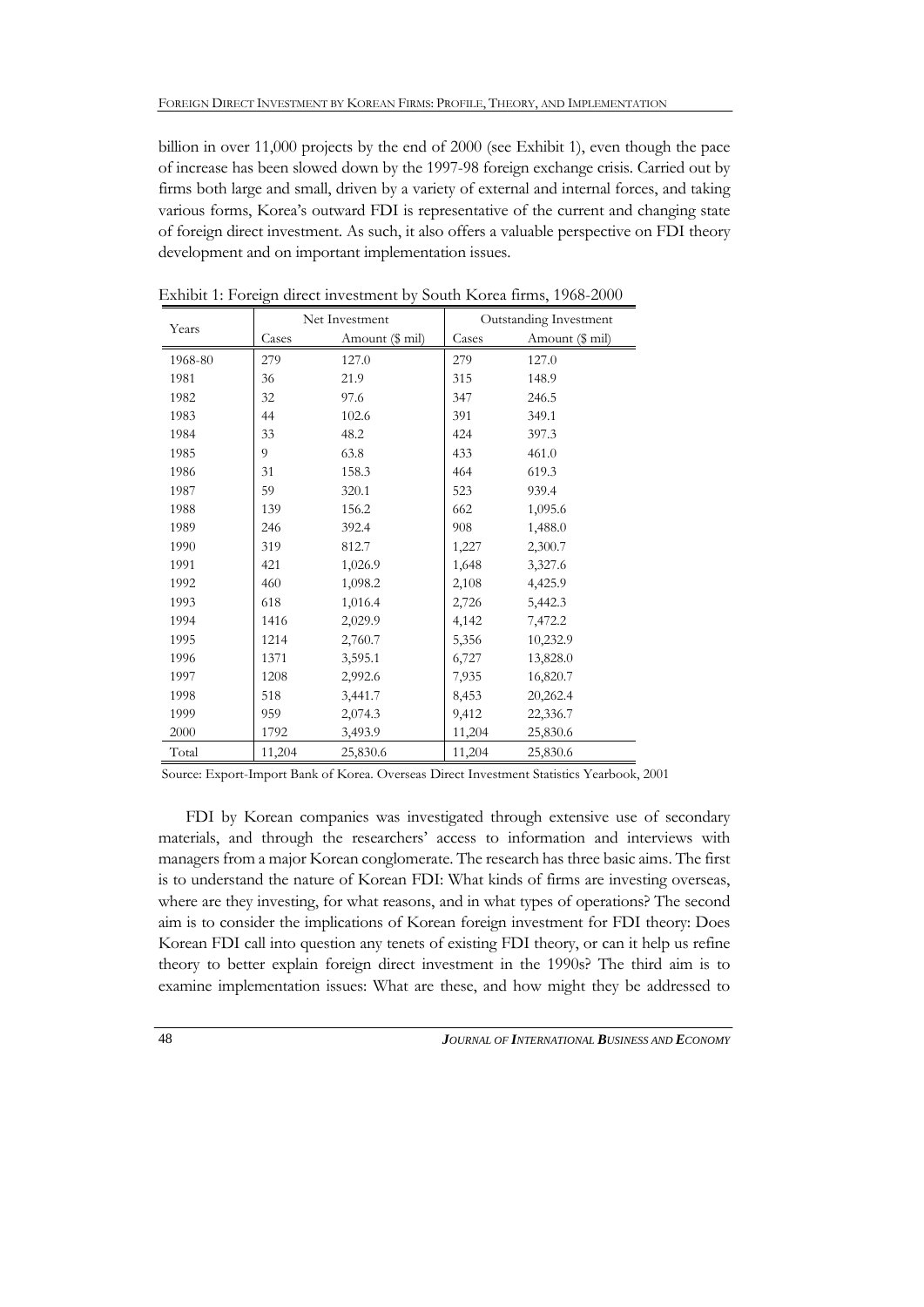make FDI more successful for both investor and host country?

# **A PROFILE OF KOREAN OUTWARD FDI**

# **Geographical Distribution**

Significant Korean FDI is found in all of the world's major economic regions: Asia, Nor th America, Latin America, and Europe.

| Region        | No of cases | Total value | Average amount/case |
|---------------|-------------|-------------|---------------------|
| Asia          | 7,643       | 10,670      | 1.4                 |
| Middle East   | 45          | 229         | 5.1                 |
| North America | 2,149       | 7,744       | 3.6                 |
| Latin America | 366         | 2,602       | 7.1                 |
| Europe        | 539         | 3,461       | 6.4                 |
| Africa        | 93          | 481         | 5.2                 |
| Oceania       | 369         | 644         | 1.7                 |
| Total         | 11,204      | 25,831      | 2.3                 |

Exhibit 2: Korean FDI by regional in 2000 (outstanding value in millions of dollars)

Source: Export-Import Bank of Korea. Overseas Direct Investment Statistics Yearbook, 2001

In terms of project size, there is significant variation among the regions, with the average investment amounting to \$1.40 million in Asia, \$3.60 million in North America, \$6.42 million in Europe, and \$7.2 million in Latin America in 2000 (The Export-Import Bank of Korea 2001). This is indicative of the differing nature of investments across the regions. The smaller average investment size for Asia reflects smaller Korean companies' focus on labor-intensive, assembly-oriented investments in Asia, while the larger average investment figures for North America, Latin America and Europe reflect larger Korean corporations' more capital-intensive global manufacturing and technology-development investments within the EU and NAFTA trade blocs (see below).

Before the 1997-1998 financial crisis, a trend of increasing Korean investment in Ch ina and the US, and decreasing investment in Europe was evident, as Exhibit 2 shows (*K orean Herald* 1996 (a) March 31)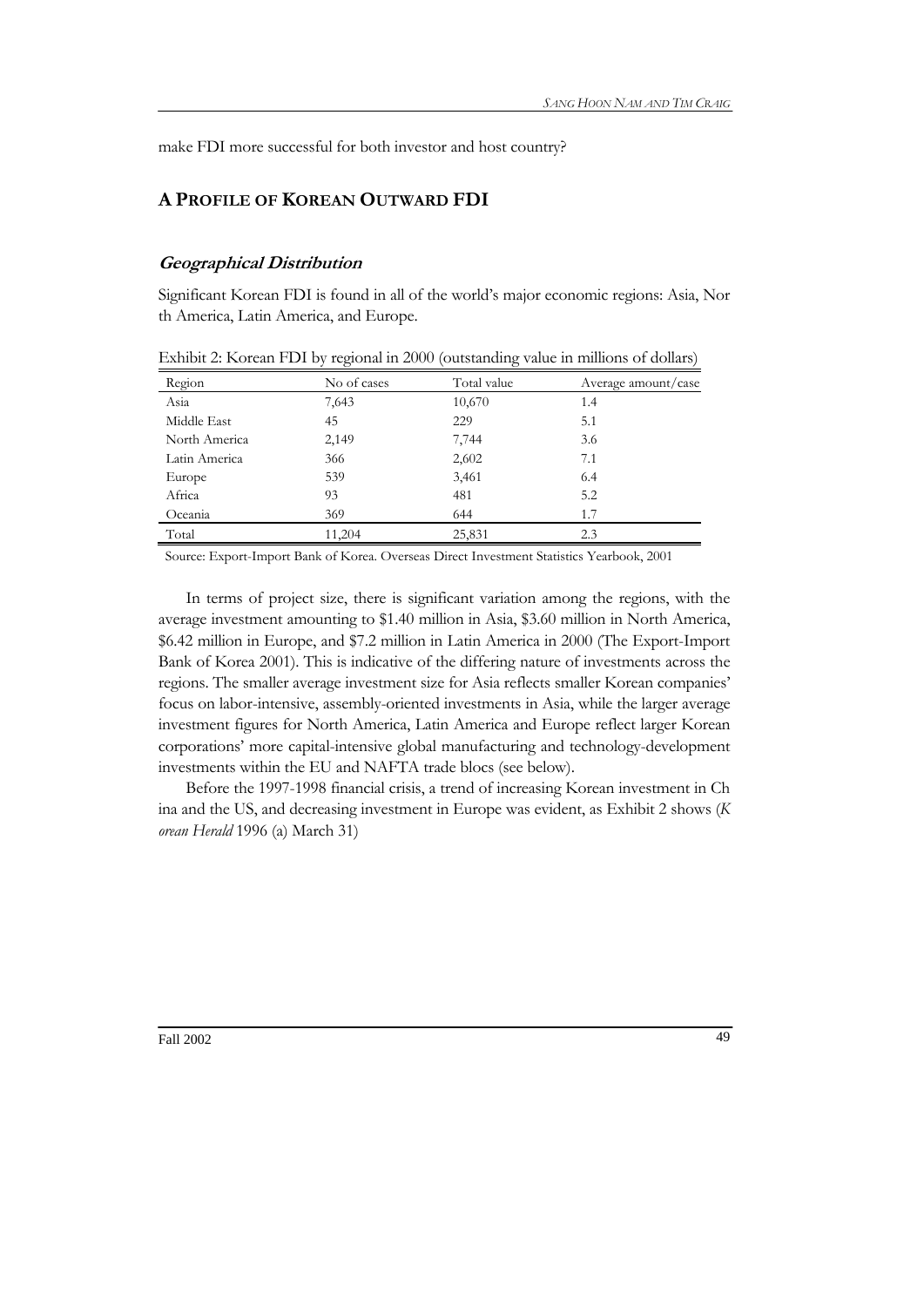|                             | Jan.-Feb. 1995 |               | Jan.-Feb. 1996 |             |
|-----------------------------|----------------|---------------|----------------|-------------|
|                             | No. of cases   | Total value   | No. of cases   | Total value |
| Total Korean FDI            | 245            | \$738 million | 266            | \$956.5     |
| Korean FDI in China         | 135            | \$152.7       | 148            | \$240.9     |
| Korean FDI in US            | 25             | \$43.1        | 31             | \$322.7     |
| Korean FDI in Europe        | 20             | \$323.3       | 16             | \$183.6     |
| Korean FDI in Latin America | $\sigma$       | \$16.5        | 8              | \$41.2      |

Exhibit 3: Location of Korean FDI: Jan-Feb 1995 vs. Jan-Feb 1996

Source: Bank of Korea

Particularly striking was growing Korean investment in China before Korea was hard hit by the financial crisis in 1997. Korean FDI in China began in 1989, and by 1990 there were 52 investment projects worth \$68 million. Since then it had increased dramatically, facilitated by the establishment of diplomatic relations between Seoul and Beijing in 1992. According to the Korean Foreign Trade Association, in 1994 there were almost 2000 Korean investment projects in China, worth \$1.7 billion. This represented 55% of total overseas investments, though only 23% of capital. Low-wage seeking smaller Korean companies had been most active in China, as the relatively small average investment size of \$850,000 indicates. Korea's larger firms have been slowed by the greater difficulties large companies face in negotiating China's bureaucratic maze and by Chinese demands for technology in exchange for access, but are now following the lead of the smaller firms and making major investments in China (Paisley and Kiernan 1994).

### **FDI by Small and Medium Sized Firms**

Korea's smaller companies began investing in overseas operations in the late 1980s. Investments by small and medium sized firms accounted for 78.8% of the cases of Korean outward FDI in 1992, 81.8% in 1993 (Paisley and Kiernan 1994), and 64% (just 24% by value) in 2000 (The Export-Import Bank of Korea 2001).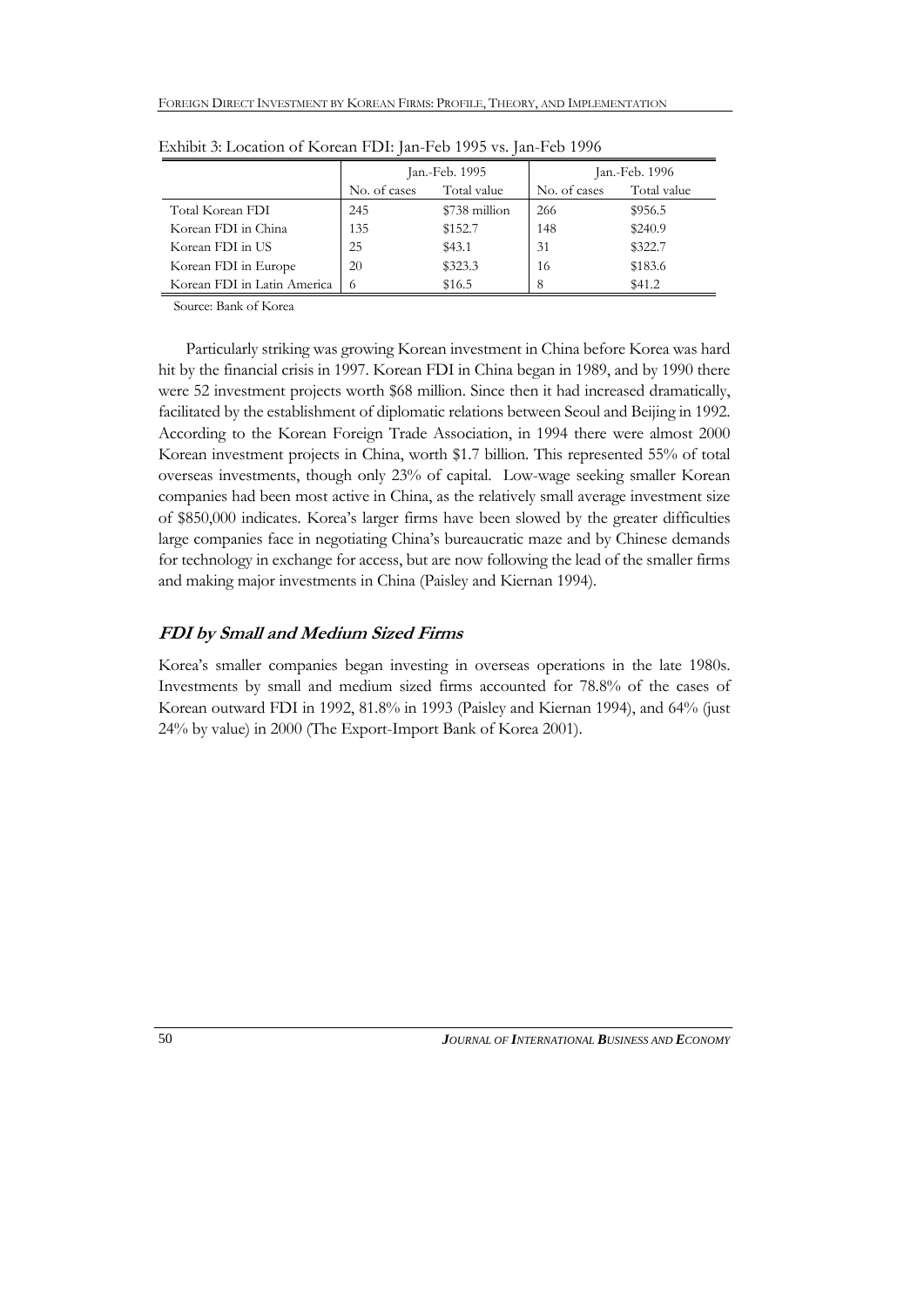| * *******           |       |        |        |        |        |        |        |
|---------------------|-------|--------|--------|--------|--------|--------|--------|
|                     | 1990  | 1995   | 1996   | 1997   | 1998   | 1999   | 2000   |
| Total FDI (A)       |       |        |        |        |        |        |        |
| Amount              | 2,301 | 10,233 | 13,828 | 16,821 | 20,262 | 22,337 | 25,831 |
| Cases               | 1,227 | 5,356  | 6,727  | 7,935  | 8,453  | 9,412  | 11,204 |
| Ave. amount/case    | 1.9   | 1.9    | 2.1    | 2.1    | 2.4    | 2.4    | 2.3    |
| Small/Med firms (B) |       |        |        |        |        |        |        |
| Amount              | 405   | 2,156  | 2,853  | 3,314  | 3,502  | 3,993  | 6,111  |
| Cases               | 489   | 3,624  | 4,442  | 5,168  | 5,447  | 6,021  | 7,187  |
| Ave. amount/case    | 0.8   | 0.6    | 0.6    | 0.6    | 0.6    | 0.7    | 0.9    |
| Ratio B/A $(\%$     |       |        |        |        |        |        |        |
| Amount              | 17.6  | 21.1   | 20.6   | 19.7   | 17.3   | 17.9   | 23.7   |
| Cases               | 39.9  | 67.7   | 66.0   | 65.1   | 64.8   | 64.0   | 64.1   |

Exhibit 4: Cumulative Foreign Direct Investment by Korean Small- and Medium-sized Firms.

Source: Export-Import Bank of Korea. Overseas Direct Investment Statistics Yearbook, 2001

Note: Numbers indicate total accumulated net investment by the end of a year; amounts are in millions of US\$.

The driving force behind small firms' overseas expansion is the search for cheap labor. Korea's small and medium sized companies differ greatly from the country's large conglomerates, or *chaebol*. Unlike the *chaebol*, which have been the Korean government's chosen engines of economic growth and the beneficiaries of privileged access to capital, technology, government contracts, and protection, Korea's smaller companies are relatively underdeveloped and capital-poor. They have been particularly hard hit by the steep rise in manufacturing wages in Korea since democratization in the late 1980s. While larger firms have been able to respond to rising labor costs by increasing capital intensiveness through automation, small firms in labor-intensive light industries such as textiles, toys, and footwear have had little choice but to try to remain competitive by using cheaper labor offshore. In textiles, for example, an industry populated by smaller firms, Korea's offshore textile and apparel plants numbered 1,752 in 60 countries at the end of 2000; 79% of these were in Asia (The Export-Import Bank of Korea 2001).

 Asia has been and continues to be the preferred destination of FDI by smaller Korean firms. In 2000, 76% of small firms' foreign investments went to Asia (The Export-Import Bank of Korea 2001).

The smaller companies initially focused on low wage Southeast Asian countries like Indonesia and Thailand, more recently moving into Vietnam and China as those countries have become more open to foreign investment. The overriding attraction, as mentioned above, is low wages; according to a survey by the Ministry of Trade, Industry, and Energy, the average monthly wage paid by South Korean companies was \$70 in Vietnam, and \$74 in China in 1994. In 2000, China alone accounted for 3,665 investments by small Korean firms worth \$1,663 million (The Export-Import Bank of Korea 2001).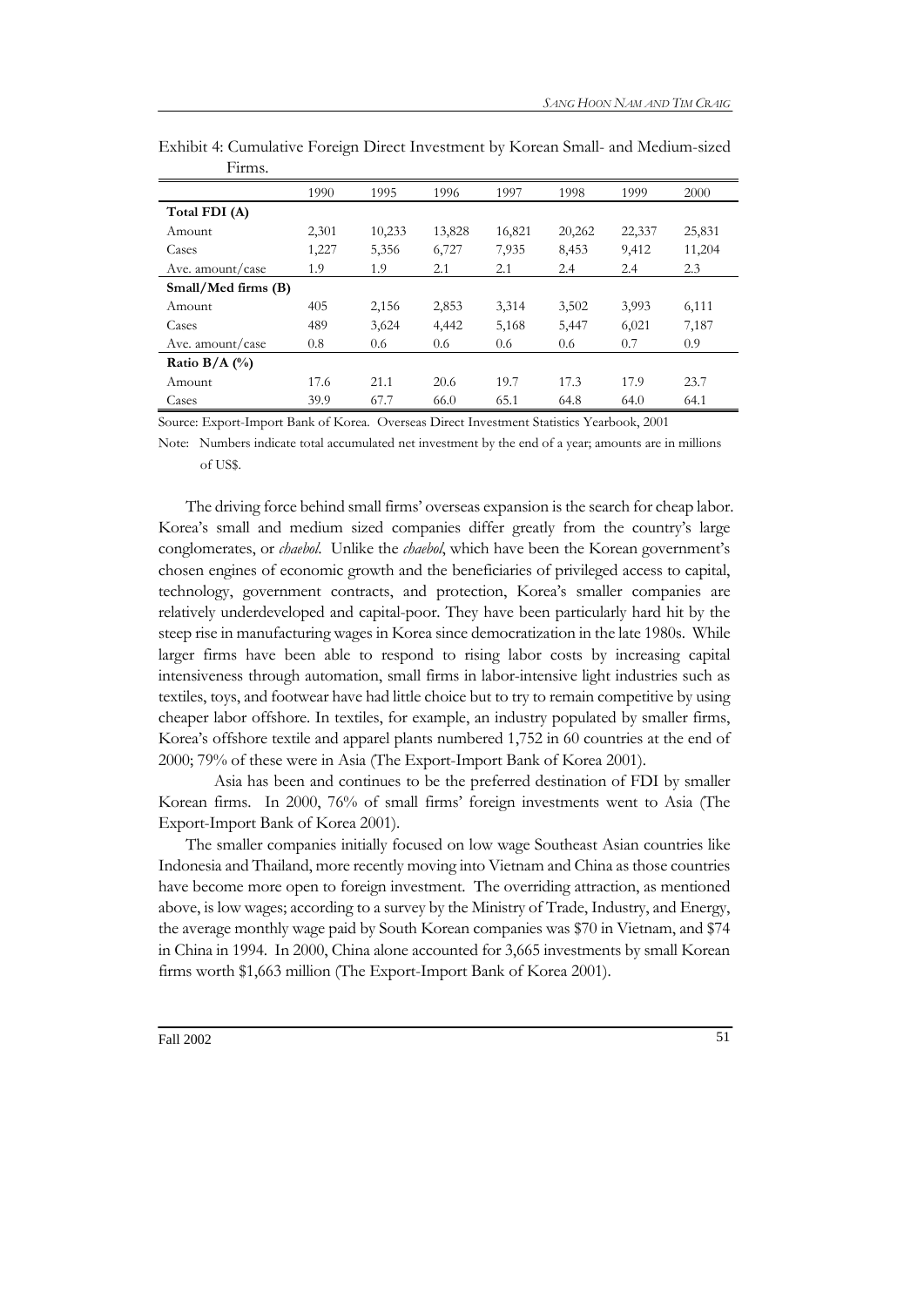There were around 100 Korean firms in Vietnam in 1996, mostly small and medium sized companies centered around Hanoi (mainly in heavy and chemical industries) and Ho Chi Min City (mainly in light industries like footwear, bags, textiles) (*Korean Herald* 1996 (b) March 23). The number has increased to 139 investments, worth \$120.6 million by 2000 (The Export-Import Bank of Korea 2001).

### **FDI by Korea's Chaebol**

Korea's *chaebol* (conglomerates) are among the largest companies in Asia. In 1995, the overseas presence of the *chaebol* remained relatively small; only 5% of big four's (Samsung, Hyundai, LG and Daewoo) assets were overseas. (This compared with 28% for Japanese electronics firms, which had moved most of their low-end production offshore.) This picture was expected to be changing rapidly, as the Korean big four planed to invest a total of \$20 billion on overseas expansion by the year 2000 (*Korean Economic Daily* 1995 April 12). However, some of these plans were not materialized because of the 1997-1998 financial crisis. In 2000, the outstanding value of FDI (more than \$10 million each) by the four conglomerates was \$10.4 billion. The outstanding value of FDI by SK, currently the third largest chaebol in Korea, was \$746 million in 2000 (The Export-Import Bank October 2001).

 The overseas expansion of the *chaebol* is driven by a different set of forces than that of Korea's smaller companies. During the 1980s, *chaebol* invested abroad primarily for defensive reasons. Manufacturing was set up overseas to lower production costs and to defend established market share via local production or indirect exports (from third countries). At the same time, vertical foreign investments were made to secure raw materials needed for production at home. In the 1990s, however, FDI has been increasingly aimed at capturing opportunities for growth in emerging markets such as China and Southeast, at securing market position inside major trading blocs, and at obtaining advanced technology and marketing know-how from advanced countries through mergers and acquisitions and strategic alliances. A researcher at the Korea Institute for Industrial Economics and Trade explains: "For larger firms, cheap costs are no longer the primary motive for going abroad; aggressive scouting for overseas market shares and smoother technological absorption are the emerging reasons" (*Korean Herald* 1996 (a) March 23).

### *Market Development Investment*

Ambitious to grow by building and maintaining strong competitive positions in both est ablished and emerging markets, the *chaebol* consider establishing a solid production base and market position inside each of the "triad" regions—Europe, North America, and As ia—to be essential, particularly with the trend toward the formation of economic blocs s uch as the European Union, NAFTA, and the ASEAN Free Trade Area (AFTA).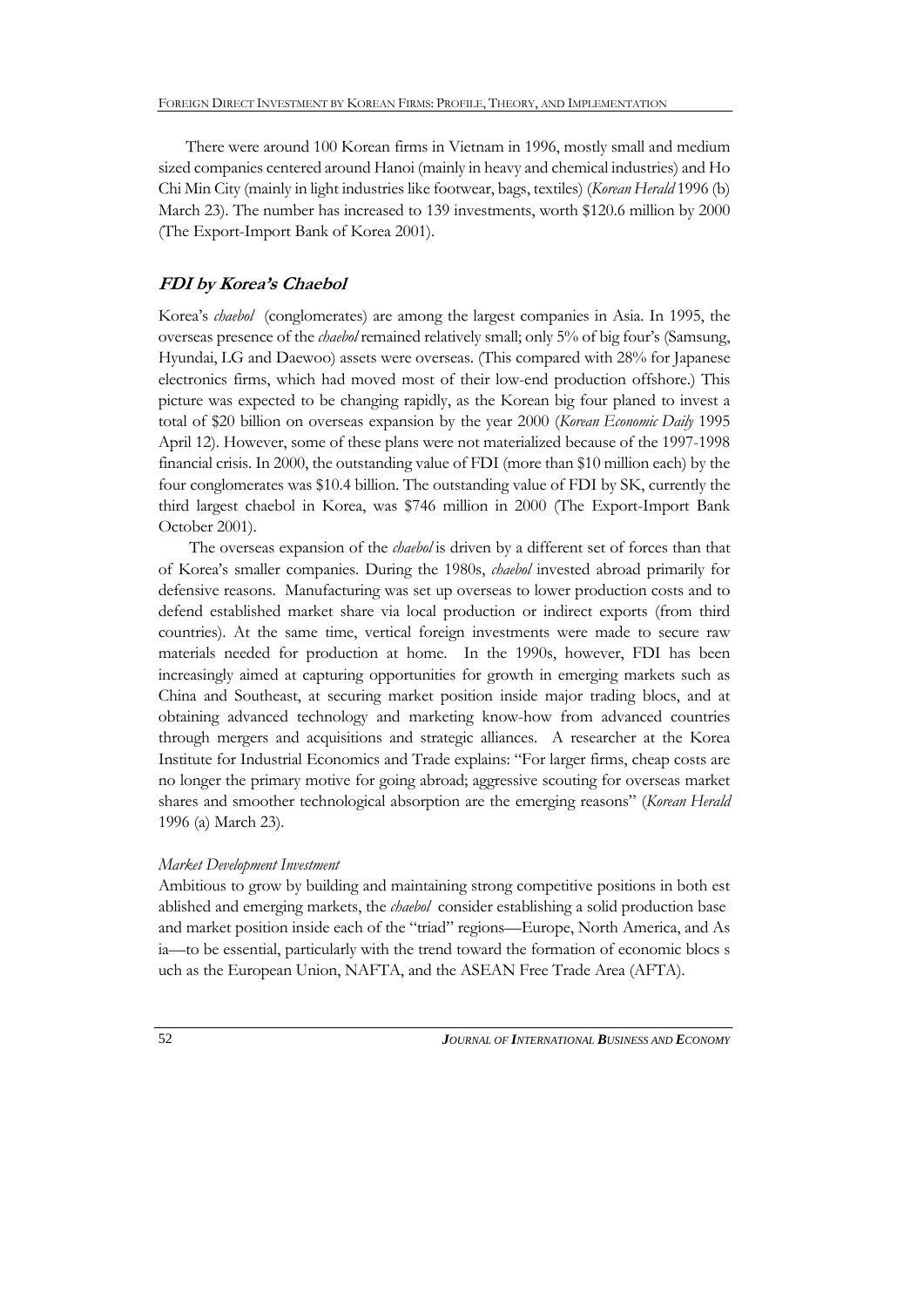For example, Samsung, the largest and most globalized chaebol in Korea, has accelerated its plans for Europe in response to European economic unification. Beginning with a TV plant in Portugal in 1982—the first overseas production facility to be set up by a Korean manufacturer—the Samsung Group has been operating an electronic components plant in Portugal, a VCR plant in Spain, and TV plants in the UK, Hungary, and Turkey. It also has joint ventures in the Czech Republic and Turkey. In 1994, Samsung made a number of large scale investments, including a \$30 million semiconductor assembly plant in Portugal, a \$120 million color picture tube factory at Berlin, Germany, and a \$700 industrial park at Wynyard in the UK, the largest investment ever made in Europe by a Korean firm. In addition, Samsung produces refrigerators in Slovakia, watches in Switzerland. It has acquired a majority stake in Rollei, the German camera manufacturer (*Korea Herald* 1996 March 5, Dent and Ranerson 1997).

Examples of North American market-oriented investments by *chaebol* include two \$ 1.3 billion semiconductor plants built by Hyundai in Oregon and Samsung in Texas (*Kor ean Herald* 1996 February 28, *Korea Herald* 1996 March 30), and a \$231 million consumer electronics complex established by Samsung in Tijuana, Mexico (*Korean Herald* 1996 (c) March 31). These supply the North American market from within the boundaries of N AFTA.

LG Group investment activity in Asia exemplifies the *chaebol* approach to growth opportunities in that region. Indonesia has been the focus of much of LG's Asian investment. LG's first manufacturing investments in Indonesia were refrigerator and color TV plants built in 1990, followed by a household pump factory. A TV picture tube plant in Jakarta (yearly capacity: 2.2 million tubes) started operation in 1996; this facility also started producing monitors and TV components in 1998, at a total investment cost of \$514 million. Lee Si Yong, Head of the Business Planning Department's Overseas Investment Team explained that Indonesia was chosen as the site of these investments "in order to avoid collision with Japanese manufacturers which had rushed into Malaysia and Thailand in response to yen appreciation" (Sakai 1995). Indonesia's size (population: 190 million) and rising income levels also make for a lucrative domestic market. LG sales in Indonesia have grown rapidly; the company is number two in color TV market share, and number three in refrigerators, and is rushing to increase capacity at its existing Indonesian TV and refrigerator plants (from 400,000 to 1 million color TVs and from 100,000 to 200,000 refrigerators). Another important factor is the ASEAN Free Trade Area, which will further increase the attractiveness of Indonesia (and other within-ASEAN nations) as production bases for export to neighboring countries.

LG was expanding aggressively into the rest of Asia as well, as part of a policy, announced in 1995, to increase the amount of overseas production from 10% to 45% of total LG Group production. Eight new overseas manufacturing plants were scheduled to begin operations in 1996, including air conditioner and microwave oven plants in Tianjin, China (\$99 million invested), and a color TV plant in Vietnam (Sakai 1995). By the year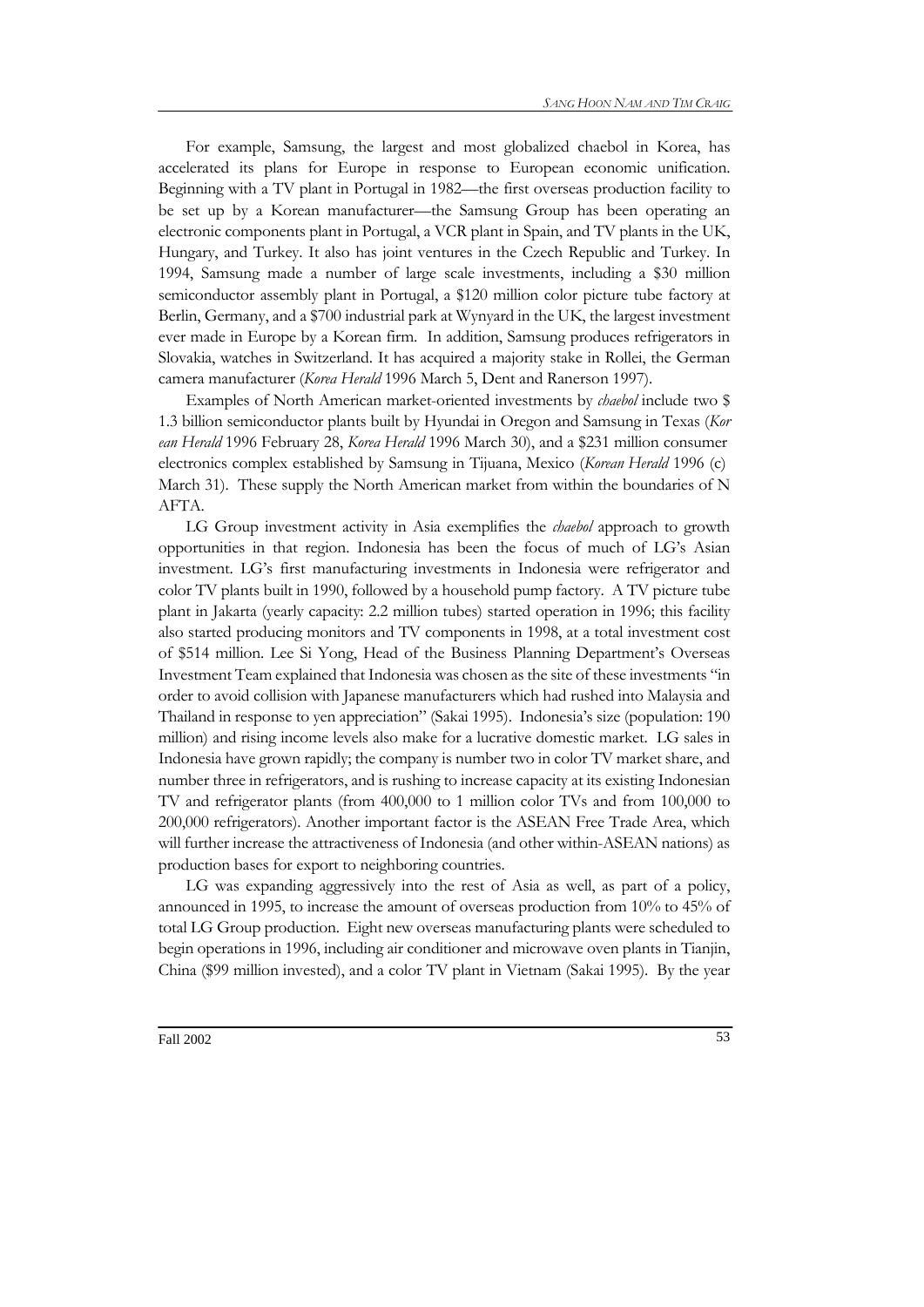2005, the LG Group plans to invest an additional \$5 billion in new Asian operations, including: two lease banks, a housing complex, and an oil refinery in Vietnam; an electronics complex, a housing complex, and a resort in Indonesia; a semiconductor plant in Penang, Malaysia; and in India a software center in Bangadore and an oil/chemical refinery and electronics complex in Delhi. The location decisions for these investments were made at the top: by the LG Chairman's Office. LG envisions these not as independent operations but as interrelated investments with significant synergistic effects for the LG Group. Most recently, LG Electronics plans to make a \$1.5 billion investment in Netherlands, which would make the European country the largest beneficiary of overseas investment by a Korean firm (Korea Herald 2002 January 22)

Daewoo's market development investments are notable for their particular focus on emerging markets in developing countries such as China, India, Iran, and the former Soviet Bloc countries. Under its ambitious "Vision 2000" plan, the Daewoo group intends to boost its foreign subsidiaries from 42 in 1994 to 330 by the end of the decade (Ahn 1994). In Eastern Europe, the company will have auto plants in operation in the Czech Republic, Uzbekistan, Poland, and Romania by 1998; these will not only provide cars to the local market, but will serve as sites for exports to neighboring markets as well. Combined with other overseas auto plants in India, China, Indonesia, Vietnam, the Philippines, Iran, and Peru, these will raise annual overseas capacity to one million units (*Korean Herald* 1996 March 13). Other major Daewoo investments in developing country markets include audio and video plants in Brazil, Poland, and Vietnam, and a \$1.5 billion car parts factory and \$300 million cement works in China's Shandong province (Nakarmi 1995). The company has also won a \$5.2 billion contract to build a theme park near Beijing (*Korean Economic Daily* 1995 April 12), and plans to set up a large industrial estate in India exclusively for smaller enterprises (*Korean Herald* 1996 (b) March 31).

In connection with their market development-oriented investments in overseas production facilities, the *chaebol* are also setting up supply and marketing support operations abroad. Samsung, for example, opened a purchasing office in Shanghai in 1996 to secure raw materials and parts for production at its Chinese camera plant; a company spokesman commented: "We're looking at an upwards of 30% reduction in production costs by buying from the Chinese market" (*Korean Herald* 1996 April 21). On the marketing side, Daewoo was investing \$500 million in 40 exhibition centers, 15 new branches and sales companies, and 100-odd after-sales service centers for its products in Russia (*Korean Herald* 1996 February 18).

### *Technology-seeking Investments*

In addition to FDI for overseas market development, the *chaebol* are investing heavily in technology acquisition and development operations abroad, mainly in Europe and the United States. Upgrading of technological capabilites is imperative for the *chaebol* as they, and Korea as a whole, strive to move up the ladder of comparative advantage. With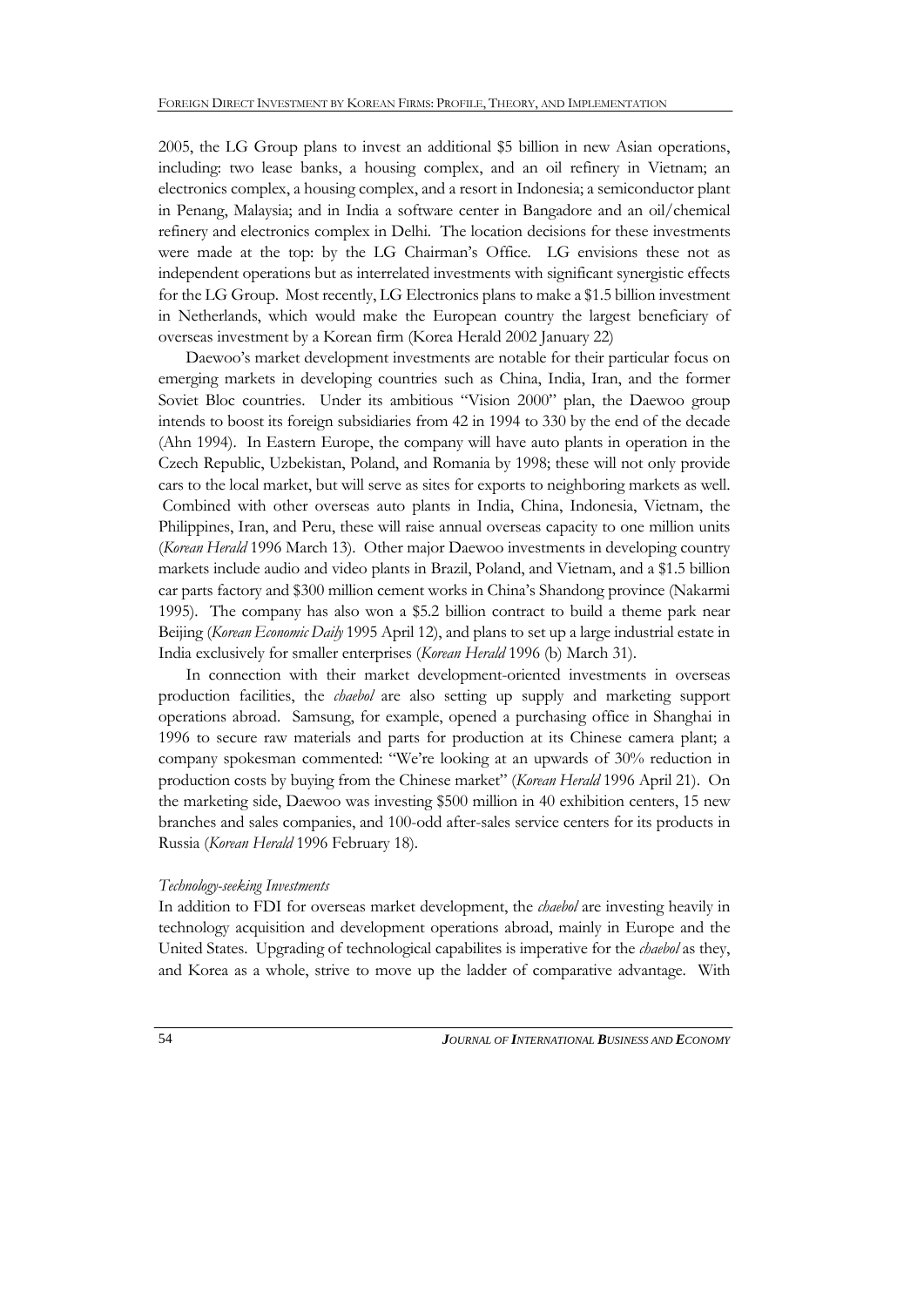Korean labor costs the second highest in Asia after Japan in 1994, the challenge for *chaebol* is to move away from a reliance on selling mass-produced, low-level goods, which developing nations can now produce and sell more competitively, toward strength in high value-added products in high-tech industries (Rappleye 1994). Chaebol investments for this purpose take two basic forms: (1) the setting up of research laboratories overseas, and (2) acquisitions of and joint ventures with foreign companies that possess valuable technology and/or innovative capabilities.

By end of 1992, the big four *chaebol* had set up 17 overseas research centers in electronics alone: nine in the US, five in Japan, and three in Europe. More recent R&D investments include an automotive R&D center opened by Hyundai near Detroit, and a personal computer research center in Taiwan and a design research institute in Ireland set up by LG. At the latter, LG conducted joint design projects with one of the world's leading design institutes, Britain's Royal College of Art (*The Economist* 1994 November 5, *Korean Herald* 1996 February 22, *Korean Herald* 1996 February 9).

Technology-seeking mergers and acquisitions by Korean chaebol are taking place m ainly in North America and Europe. Hwang Young-kye, managing director and treasure r of Samsung Electronics, states: "In the US and Europe there are two reasons for acqui ring existing companies: technology and market" (*Business Korea* 1995 February 1). Sams ung in 1995 paid \$378 million for AST, one the America's largest personal computer ma kers (*Korean Economic Daily* 1996 April 12). In 1994, Hyundai bought a semiconductor di vision of AT&T (for \$340 million) and a 40% stake in Maxtor Corporation of the US (f or \$165 million), which had 12% of the world hard-disk drive market; the Maxtor invest ment, besides guaranteeing exports of Hyundai's computer memory chips, involved cros s-licensing of the two companies' technologies and shared development of hard-disk dri ve parts and components (Paisley and Kiernan 1994). In 1995, LG Electronics paid \$35 1 million to acquire US TV maker Zenith. In addition to increasing LG's share of the U S television market from 2% to 12%, this investment gave LG access to key Zenith tech nology in the areas of high definition television—HDTV signal transmission technology developed by Zenith has been adopted as the HDTV standard in the US—and interacti ve cable TV signal transmission devices (Glain 1995).

Capital investment in smaller technology developing companies in places like California's Silicon Valley is another method Korean *chaebol* are employing to develop and access leading-edge technology.

#### *Natural Resource Access FDI*

Another type of FDI being carried out by larger Korean companies is investment for the purpose of gaining access to key natural resources. South Korea is a relatively small and natural resource-poor nation; at the end of the Second World War, the South was primarily agricultural while the North (today's North Korea) possessed most of the natural resources and heavy industry established by the Japanese during their 35-year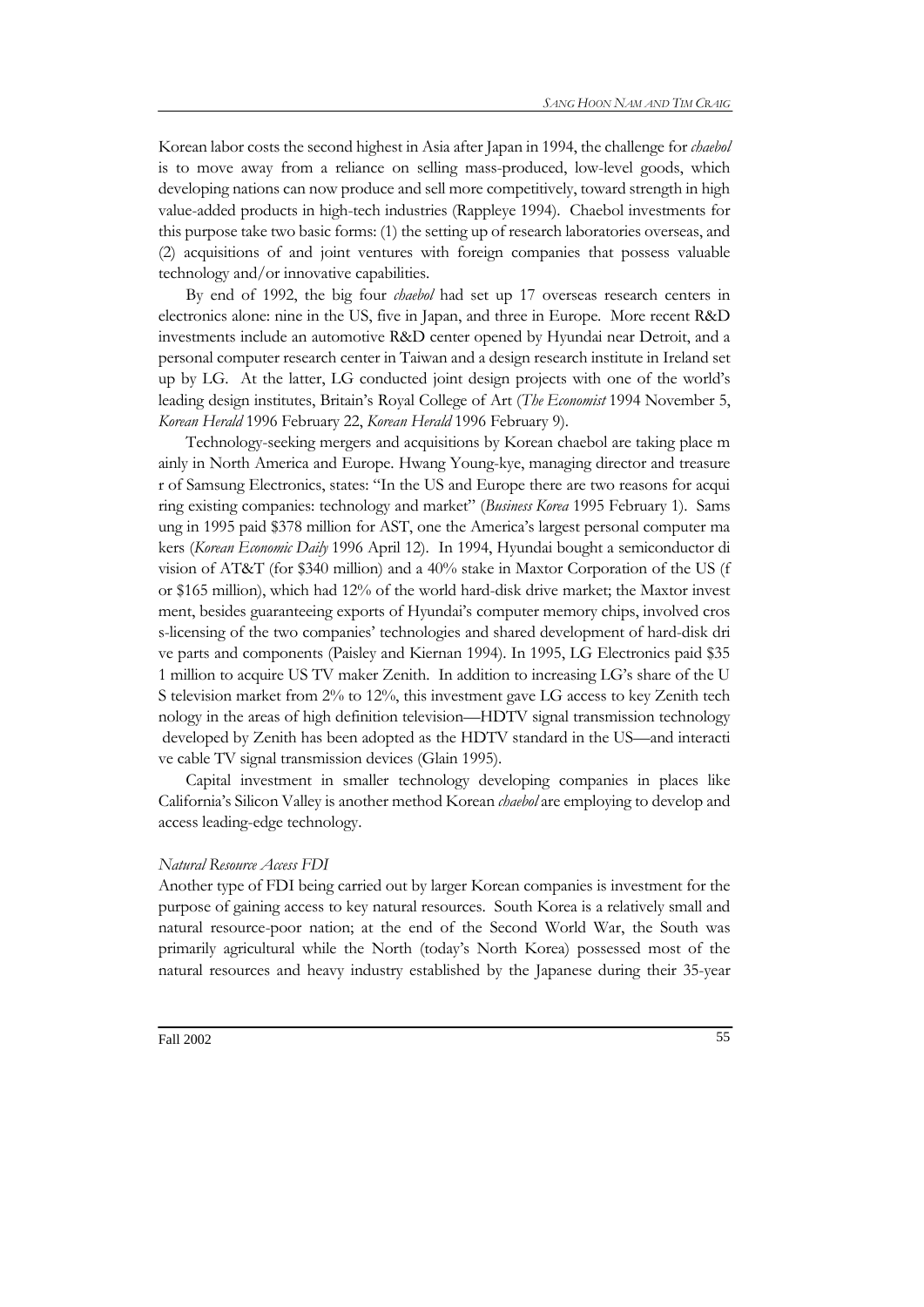occupation of the Korean peninsula (Il 1993, 2). This, coupled with the devastation caused by the Korean War, has forced South Korea (not unlike Japan in the early post-war period) to look outside its borders for the capital, technology, and natural resources needed for economic development. The history of Korean outward FDI therefore includes numerous investments aimed at securing natural resource access. One example is a London-based joint venture between two Korean firms, Petroleum Development Corporation (PEDCO) and Hanwha Energy Company, which acquired a 15% stake in a Texaco oil exploration project in the North Sea; the project was expected to yield 60,000 barrels of crude oil a day beginning in 1996, and includes additional exploration in the area expected to result in oil output over a 22-year period (*Korean Herald* 1996 March 12). Another case is a 34-year, \$474 million investment by Hansol Paper Company (a company spun off from Samsung in 1993) in a forestry project in New Zealand, which will ship lumber to Korea beginning in 2023; a similar project in Australia by the same company will begin lumber shipments 2003 (*Korean Herald* 1996 February 17). Closer to home, abundant natural resources available in North Korea, China, and Russia have been and will continue to be targets for resource-seeking FDI from South Korea (II, 1993, 160). For example, the Korean government has recently announced that it will map out a comprehensive strategy to secure a stable supply of energy from the Northeast Asian region, including a plan to complete the introduction of natural gas into Korea from a gas field in the eastern Siberian Irkutsk between 2008 and 2010 (*Korea Herald* 2000 (b) January 22).

### **Korea's Shifting FDI Picture**

Apart from its variety, and from the question of its fit with traditional FDI theory, one o f the most striking feature of Korean outward FDI is the degree to which it has changed and continues to change in response to trends in the international business environment and to the economic development and shifting comparative advantages of Korea as a na tion.

External trends which have influenced Korean FDI decisions include:

(1) Shifting trade barriers. The global trend toward free-market economic policies h as reduced restrictions on FDI and facilitated the building of overseas export platforms i n favorable locations by easing restrictions on cross-border shipments of inputs and fini shed products. At the same time, the development of trade blocs is pressuring MNCs t o establish more self-sufficient production systems within bloc boundaries.

(2) A maturing domestic market. The home market for many of the products Korean firms make is at or near saturation point, causing companies to increasing look to overseas markets for growth opportunities.

(3) Deregulation at home. In 1993, administrative restrictions on the number of Ko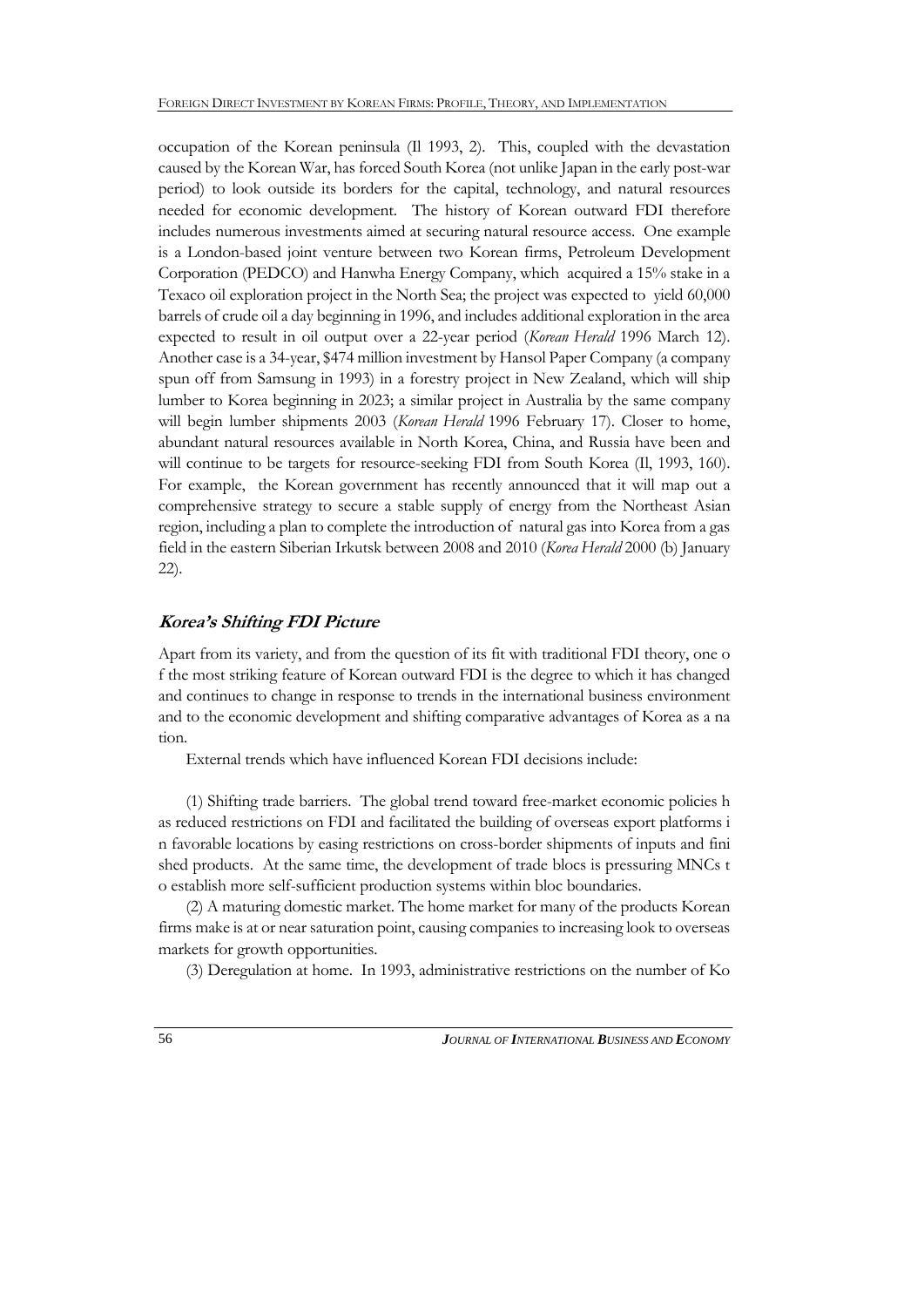rean firms from one industrial sector that could invest in a particular foreign country we re eased, causing a sharp jump in FDI (Paisley and Kiernan 1994). In addition, the Kore an government has promised its trading partners that it will open up the domestic marke t, cutting red tape for investors and easing restrictions on imported goods (McGrath and Ahn 1994).

(4) International politics. Closer economic ties with China, including FDI in that co untry, is politically advantageous for South Korea as China is the only country with any l everage over unpredictable North Korea.

(5) Changing competitors. Squeezed at the lower end by growing competition from the next wave of newly industrializing countries such as Thailand and Malaysia, and faced with the loss of protection and government patronage at home, Korean firms are increasingly having to compete not only with each other but against major Japanese and Western corporations. The gaps *chaebol* face vis-a-vis these competitors in reputation and market position—Korean producers have a reputation outside Asia for variable quality, much of their revenues come from low margin, down-market items, and a high percentage of their exports are OEM—as well as in technology, are driving to a large extent both their market- and technology-seeking FDI.

Laid across these external changes is the continuing evolution of the Korean econo my from a low wage economy producing shoes, textiles, small TVs, and cheap cars to o ne trying to become one of world's leading producers of high-tech goods. With expandi ng exports and growing economic prosperity in the 1980s, organized labor demanded an d won wage increases between 1986 and 1992 that surpassed gains in productivity, result ing in a shift in Korea's comparative advantage as a nation; Korea has lost its edge in the export of labor-intensive goods to developed markets, and now must make the difficult transition to technology-intensive industries. As the data reported in this paper show, much of Korean outward FDI is connected with making this transition.

The shifting profile of Korean FDI and the changing external circumstances which underlie it fit comfortably within the framework of FDI theory discussed above; all involve changing internalization, ownership, and location advantages. These changes serve as a reminder, however, that FDI is not static. FDI patterns and the forces underlying them are constantly evolving, and at a faster rate today than they did in the more stable economic environment of earlier decades. This dynamic aspect of FDI deserves continued study.

### **THEORETICAL IMPLICATIONS OF KOREAN FDI**

The sheer variety of Korea's outward FDI, one of its most striking features and a reflection of the growth and diversification of the Korean economy, poses difficulties for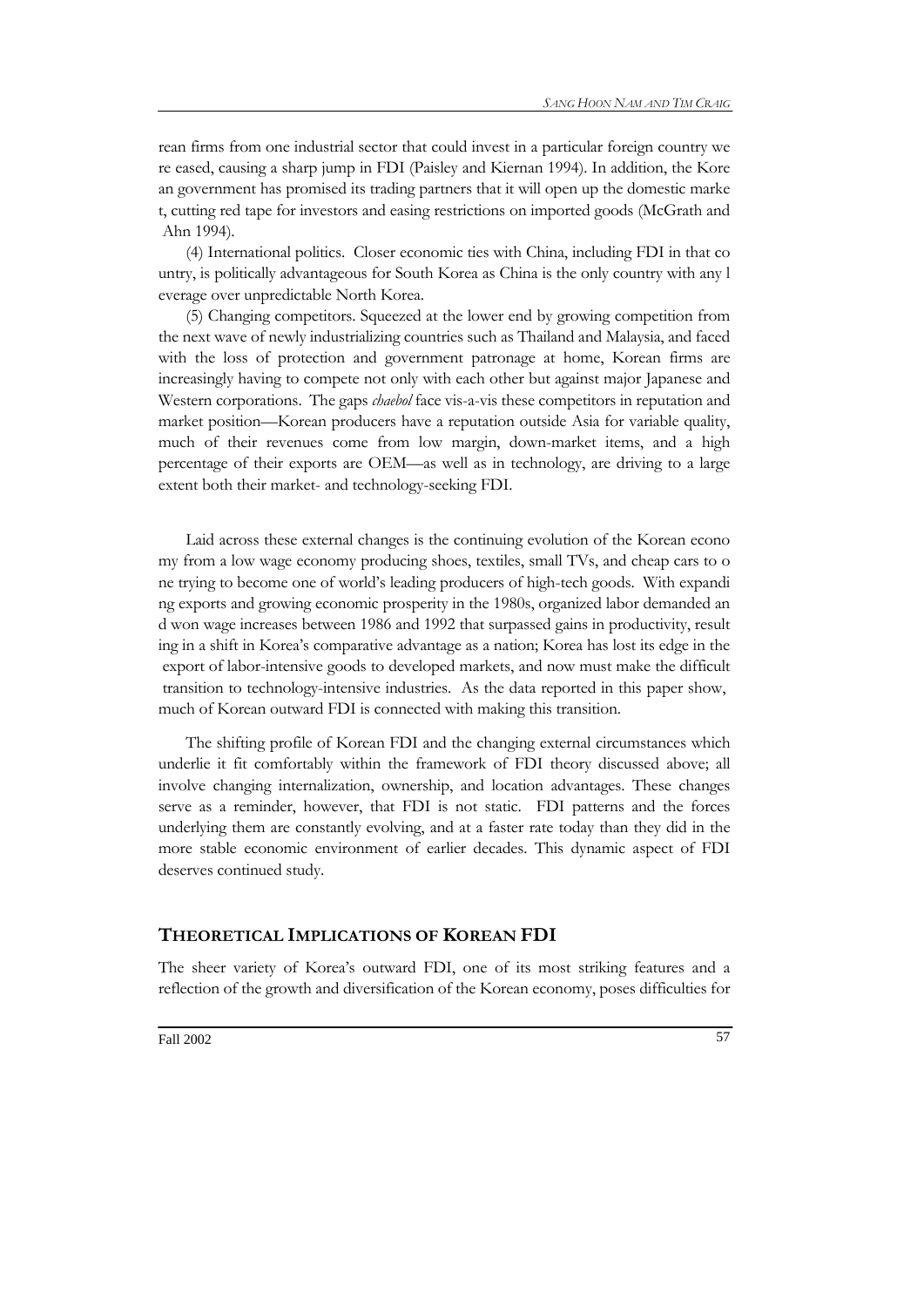any single theory which strives to explain all or most cases of foreign direct investment. On the other hand, Korean FDI offers a valuable opportunity to update and refine FDI theory to better fit today's foreign investment realities. In the sense that Korea's FDI diversity is representative of the diversity that characterizes FDI in general in the 1990s, it provides a useful case study for refining theory to better explain and predict FDI as it is today. In this section, we look at four distinct types of Korean FDI from a theoretical perspective: (1) manufacturing investments, (2) supply and market support investments, (3) natural resource access investments, and (4) technology acquisition and development investments. For each, we consider how well Korean investments are explained by existing theory, and suggest how theory might be modified to enhance its explanatory power. We also consider how a dynamically changing external environment and Korea's economic development have changed and continue to change the profile and nature of Korean firms' foreign investments.

### **Manufacturing FDI**

Traditional FDI theory has focused most heavily on overseas *production* investments by MNCs, and has sought to explain (1) why firms go abroad as direct investors, (2) how these firms can compete successfully in foreign markets given the disadvantages they face as vis-a-vis local companies operating in a familiar business environment, and (3) why firms choose to enter foreign countries as producers rather than as exporters or licensors (Root 1978, 518). Work in this area has culminated in Dunning's unified "eclectic theory" of FDI (Dunning 2000), which holds that three conditions are necessary for production FDI to occur. First, the firm must have some unique "ownership advantage," such as a well-known brand name, superior technology, or scale economies, which allows it to overcome the disadvantages of competing with foreign firms in their home countries (Hymer 1976). Second, there must exist an "internalization advantage" which makes *internalizing* international production (producing in the foreign market) more advantageous that exporting products or licensing technology or a brand name. Such is the case when the transaction costs of using a market, i.e., the costs associated with negotiating, monitoring, and enforcing a contract, are high (Williamson 1983). Third, there must be a "location advantage," some factor that makes undertaking the business activity in a foreign location more profitable than doing it domestically.

Location and internalization advantages clearly underlie much of the manufacturing FDI carried out by Korean firms. Important location advantages include low labor costs, reduced tariffs inside trade blocs, and geographic closeness to overseas markets. Proximity to previous investments by the same firm in the same region can also be considered a location advantage. This works in two ways. First, when buyer-supplier and synergistic relationships exist among subsidiaries in a region, these can be conducted at low transport cost and with fewer of the other difficulties that come with coordination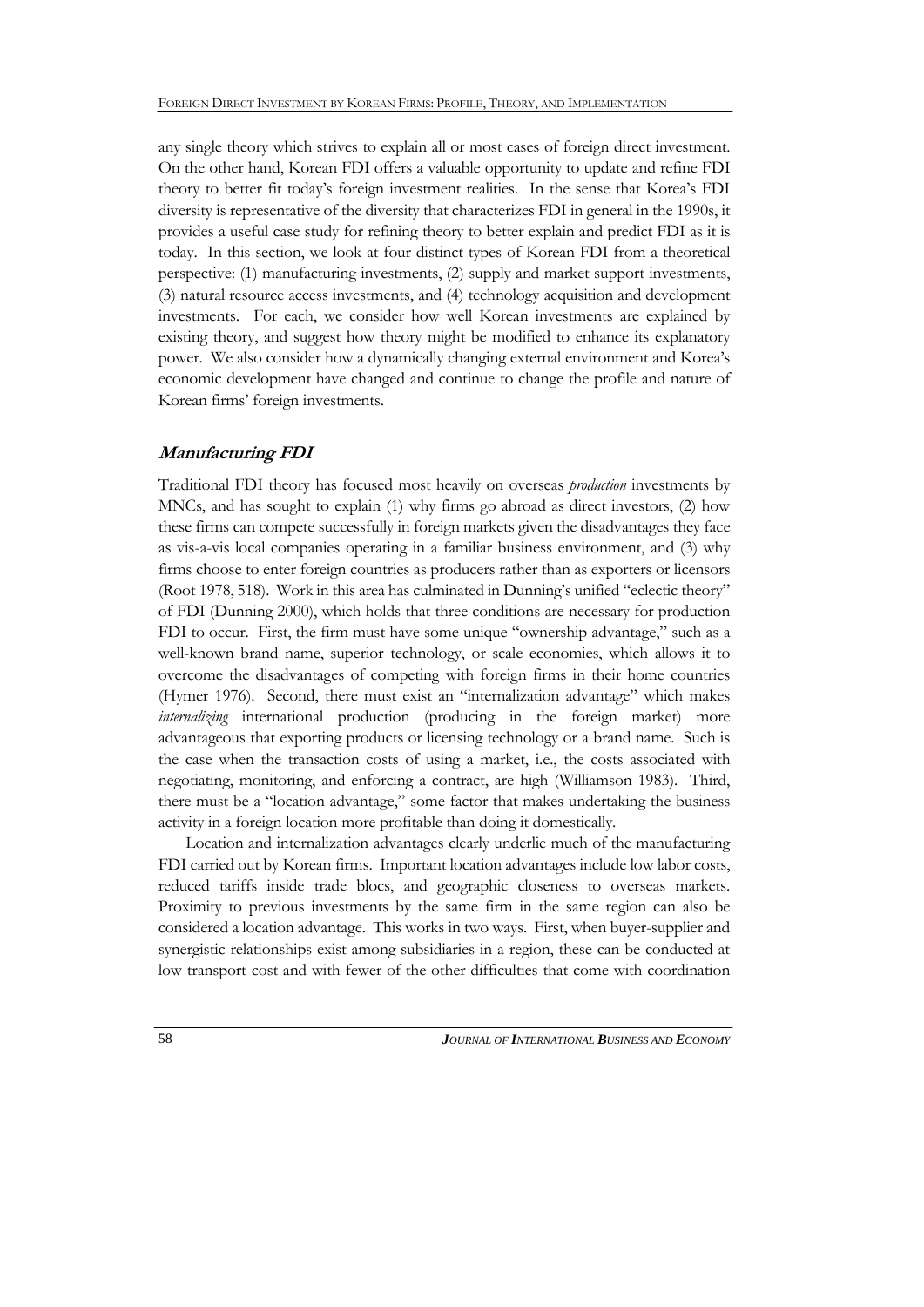over long distances. Second, through its initial investments in a foreign country, a firm gains country-specific operating knowhow and builds useful business and political relationships; subsequent operations set up in that country by the same firm can gain access, thanks to their corporate connection to the prior investments, to that knowhow and those relationships, thus reducing the disadvantages inherent in operating in an unfamiliar environment. These proximity advantages help explain the grouping pattern seen, for example, in the LG Group's Asian investments.

Internalization advantages are present when trade barriers (which can block or increase the costs of exporting) exist, and when difficulties inherent in packaging for sale and transferring "intangible" competencies such as management skills rule out their sale through markets.

The one element of Dunning's eclectic theory that does not match well with Korea's overseas manufacturing FDI is the ownership advantage, particularly the idea that an ownership advantage is necessary to compete successfully against foreign firms on their home turf. In fact, host country firms are irrelevant, or non-existant, in many of the foreign production investments made by Korean companies. For low wage-seeking FDI, the relevant product markets and competition often lie outside the host country. Firms setting up production in cheap-labor locations are in many cases not selling locally, but exporting to third countries or back home. This is particularly true of FDI in the special economic zones which many developing countries have set up. For example, Korean textile companies have a strong presence in export processing zones in Sri Lanka and Guatemala, via which they can circumvent quotas on exports to Western markets under the multifiber agreement (*Korean Economic Daily* 1995 April 12). Likewise, the competition for Korean firms building overseas production facilities is often not indigenous firms but other Korean firms or MNCs from other developed or developing economies. This point applies, of course, not just to Korean FDI, but to FDI in export platforms by other nations' MNCs as well. Theoretically, this issue can be partially handled by differentiating between domestic market-oriented and export-oriented FDI. While an ownership advantage over domestic firms, if they exist, may be necessary to explain the former, it is not a necessary condition for the latter. Indeed, a United Nations study has found significant differences between the host country features that attract domestic market-oriented FDI and those that attract export-oriented FDI: firms investing to sell in the domestic market were concerned with protection from domestic and international competition and with basic market conditions, while firms investing to export were influenced more by factor-based incentives such as labor costs (Lall 1995).

Even in the case of domestic-market oriented FDI, however, including investments to produce for the broader "domestic market" of a trade bloc, a firm's main competition is likely to come not from local companies but from global ones. This underscores a gap between traditional FDI theory and today's FDI practice that the globalization of the world economy has created. In a world in which high trade barriers produced isolated and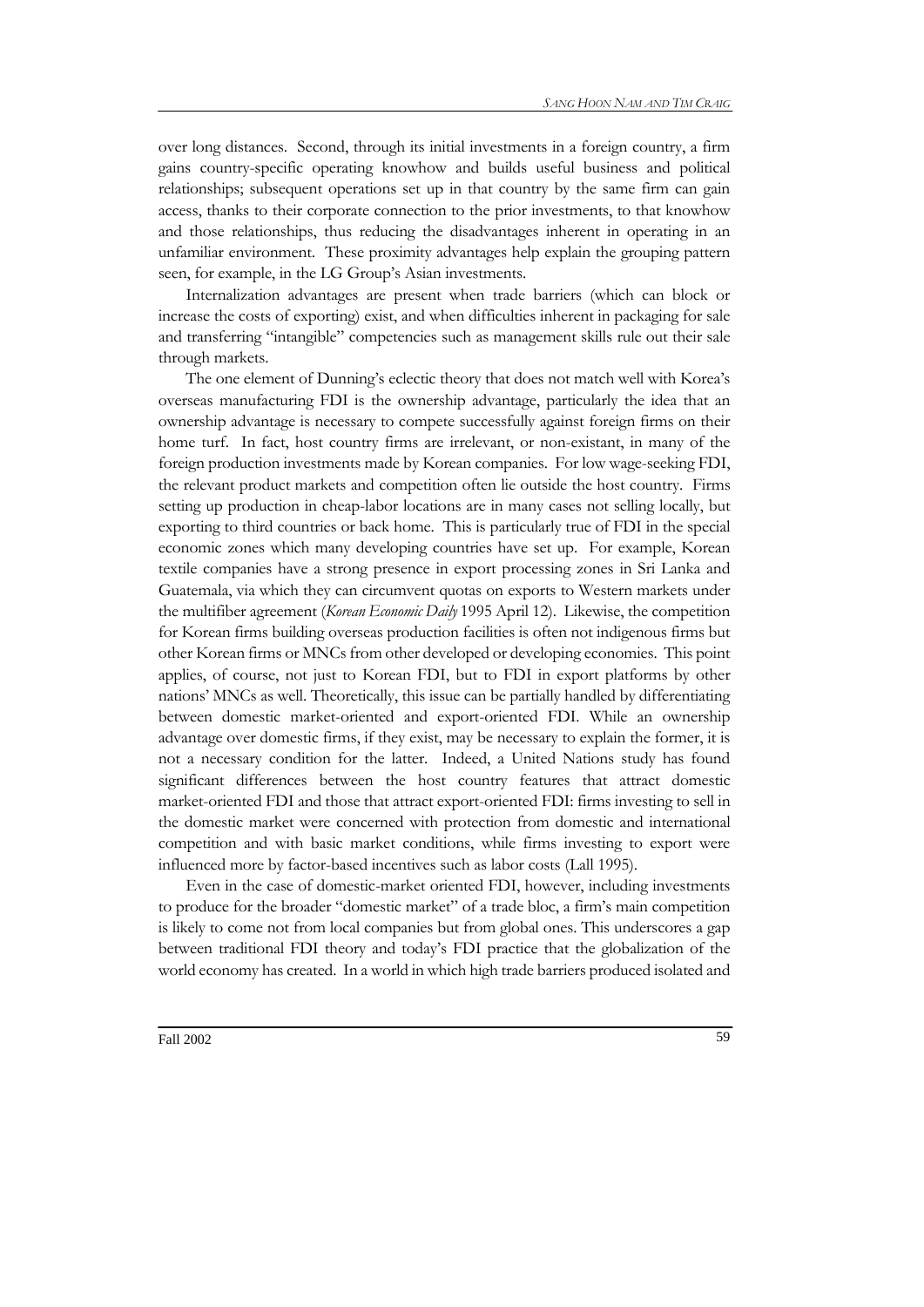protected country markets, and indigenous firms enjoyed strong competitive positions bolstered by clear home market familiarity advantages over potential foreign entrants, the "ownership advantage" element of Dunning's theory was a necessary condition for FDI. Today, however, decades of steady trade liberalization have produced a world in which goods and components travel much more freely across borders, and both markets and competition are increasingly global. Ownership advantages are still, of course, essential for success, but they differ little from the non-FDI-specific concepts of "competitive advantage" or "distinctive competency"; they have less to do with overcoming disadvantages vis-a-vis home country firms in local market familiarity, and more to do with providing an edge in competition with from firms from anywhere, in markets all over the world.

# **Supply and Market Support FDI**

Supply and market support FDI, such as Samsung's Shanghai purchasing office and Daewoo's sales companies and exhibition and after-sales service centers in Russia, have received less theoretical attention than production FDI. These FDI types are clearly tied to overseas production and sales activities, and can be treated as ancillary investments positioned upstream and downstream from foreign production (or from domestic production in the case of foreign marketing channel investment to support exports).

For efficiency reasons (e.g., input availability, lower transport cost) and political reasons (e.g., trade barrier avoidance, host country demands for increased local content), firms manufacturing abroad are under pressure to procure inputs locally. Overseas purchasing offices facilitate this by helping build a base of low-cost, high-quality supply sources. Some overseas R&D departments of Japanese firms similarly contribute to local procurement by serving as testing centers for local components (Craig 1995). Overseas investments in marketing channels and after-sales service centers also follow (or lead) products to foreign markets, whether those products are exported to the host country or produced there. Because of their relation to foreign manufacturing and sales, these support investments need no special theoretical treatment apart from understanding the role they play in promoting more efficient production (through better local inputs) and more effective sales (through enhanced marketing support). In this sense, they are well explained by Porter's concept of the firm as a value chain of value-creation activities (Porter 1985, 36-52); like other activities in the chain, materials management and marketing are areas of opportunity for increasing competitiveness by adding value or reducing the costs of value creation. The reasons these are *foreign* investments is simply that the production and sales they support occur abroad. In terms of Dunning's eclectic theory, this can be considered a location advantage, with the qualification that the primary advantage of the location is proximity to the firm's overseas production and sales activities, as opposed to locating due to some special feature of the host country per se.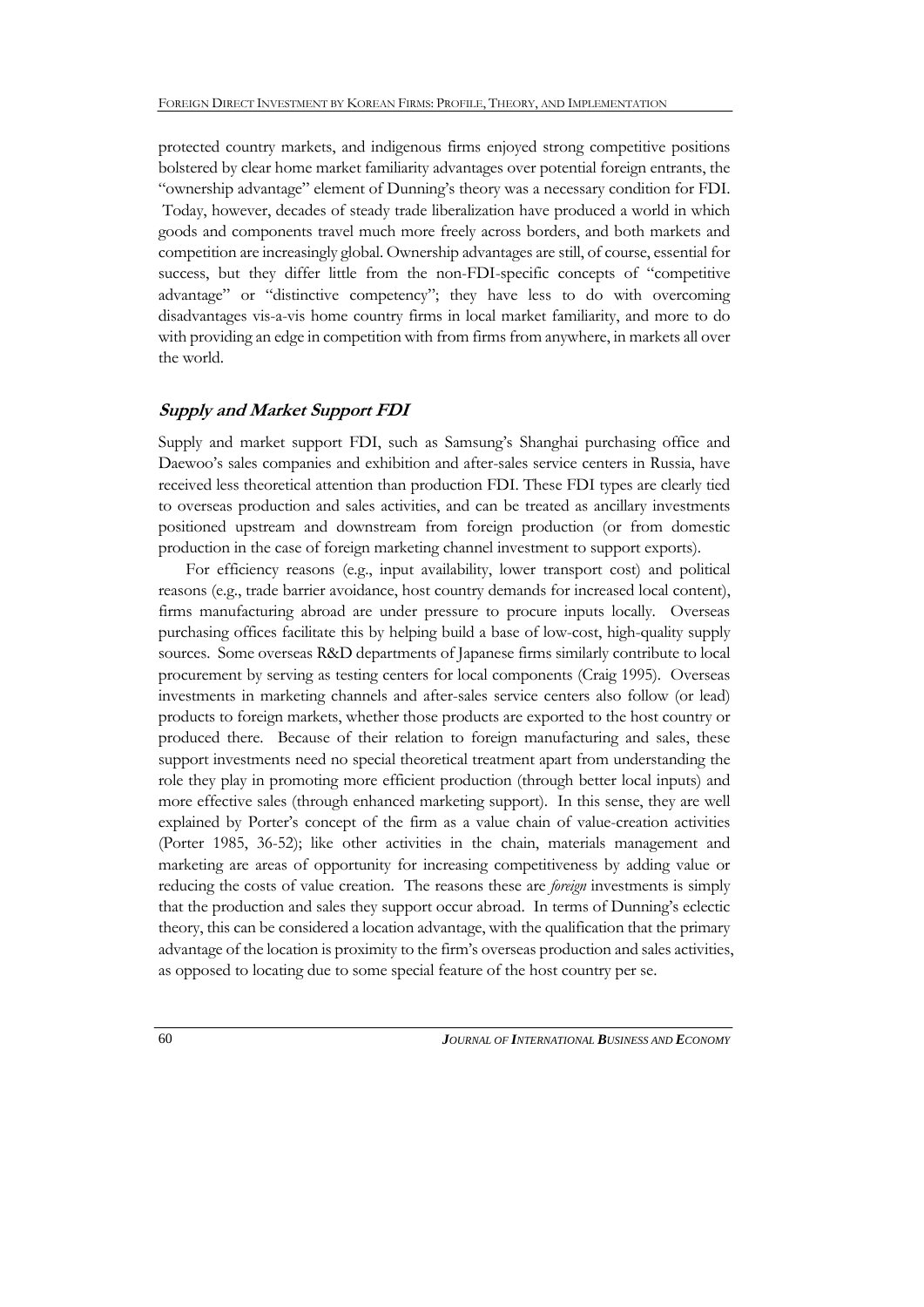# **Natural Resource Access FDI**

Korean foreign investments aimed at gaining access to natural resources, such as the oil and forestry projects mentioned above, can be explained by a combination of necessity (as noted above, South Korea is poor in natural resources) and the advantages of control. Among the latter are avoidance of the uncertainty associated with relying on purchases of key resources from foreign producers who are likely to be oligopolists, and the opportunity to build barriers that prevent the entry of new firms into the industry. There may also be technical efficiency advantages generated by the internalization of sequential production stages as compared with the coordination of independent producers through a price system. This is consistent with established vertical foreign investment theory as presented, for example, by Root (1978, 128-129).

### **Technology Acquisition and Development FDI**

The type of Korean FDI that presents the greatest challenge for existing theory is that aimed at acquiring and developing technology. As noted at the beginning of this paper, traditional FDI theory has been based largely on data on foreign investments made earlier in this century by large, successful US multinationals. Because these MNCs typically possessed strong competitive advantages in size, brand name, technology, and so on, the main theoretical focus was on the question of why they chose to employ their advantages as overseas producers instead of as exporters or licensors. In other words, possession of strong competitive (or ownership) advantage was assumed, and the choice of *mode* for applying that advantage abroad was the issue.

The Korean *chaebol* that are making technology acquisition and development investments in the 1990s are quite different from those US MNCs. Though they clearly have strong competitive advantages—this is why they too have grown large and successful—they do not possess the technology nor the innovative capabilities that their large Japanese and Western rivals possess, which they desperately need if they are to make up for the loss of their labor cost advantage by moving successfully into higher valued-added and higher-tech fields. Thus theory that explains Korean technology-seeking foreign investment must focus not on how to *apply* an ownership advantage in a foreign country, but how to *gain* one. Moon and Roehl (2001) argued that such unconventional FDI from less developed countries like Korea was driven by the concept of imbalance, where as conventional FDI was driven by advantage.

As with production FDI theory, a central question that must be answered is: Why not use markets? Korean firms have in fact relied heavily on markets, buying technology through licensing agreements with Japanese and Western companies. They have only been able to gain older technologies in this way, however; MNCs possessing more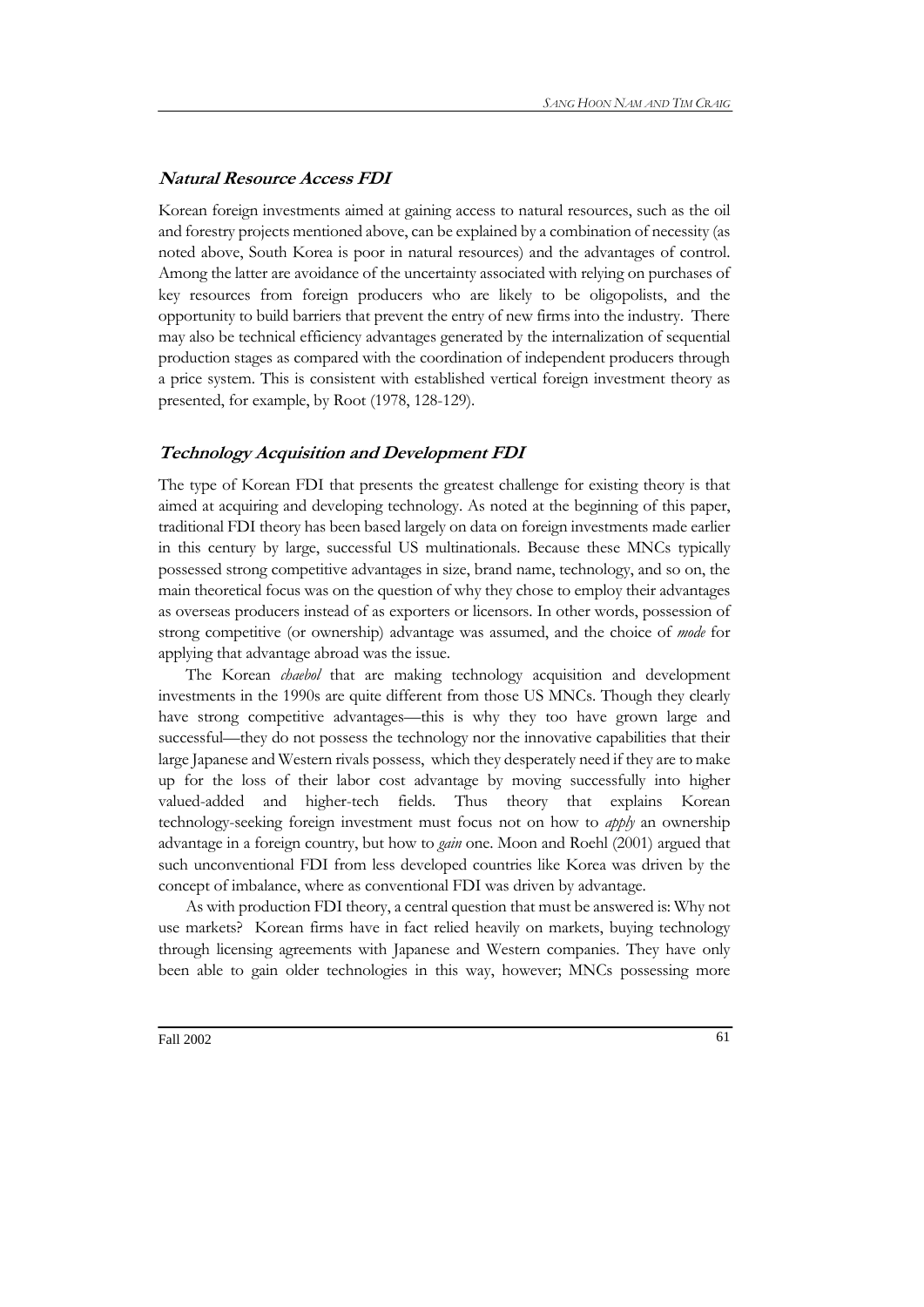advanced and leading-edge technologies are generally unwilling to license these, especially to potential competitors such as Korean *chaebol*. This situation, an extreme form of the high transaction costs that are generally associated with the sale of technology, can make *internalization*, through buying the company that possesses the advanced technology, the best option for technology-hungry *chaebol*. This option, along with strategic alliances to jointly develop technology, is feasible for Korean companies today because they increasingly have something to offer companies possessing high-level technology: production expertise, supplies of DRAM chips and display screens, Korean-developed technology in some niches, and plenty of money (Holstein and Nakarmi 1995).

The other means that *chaebol* are using to acquire technology, in addition to buying or creating strategic alliances with technology-rich firms, is to set up overseas research laboratories. A question that these investments pose is: Why have these research facilities been established abroad, instead of at home? There are several reasons: to be close to overseas customers to design products which match local needs; to employ skilled scientists and engineers, which are in short supply in Korea; to keep abreast of overseas technological developments and benefit from the innovative atmosphere of research locations such as Silicon Valley; to respond to host country pressures to perform more value-added activities locally, and to perform technical evaluation of locally available parts and components. These are consistent with findings concerning the reasons other countries' firms have set up R&D laboratories overseas (e.g., see Serapio 1993). In terms of theory, these investments can be explained by a combination of location advantages (including nearness to foreign production and marketing activities) and value chain considerations.

### **FDI IMPLEMENTATION ISSUES FOR KOREAN COMPANIES**

Foreign direct investment is not merely an international transfer of capital; it is an extens ion of a firm from its home country into a foreign host country. Successful *implementatio n* of FDI thus requires that friction or mismatches between firm and host nation charact eristics and resources, primarily *human* resources, be minimized, so that the objectives of both sides can be achieved. This requires adjustment and learning on the part of both fi rm and host, but more so on the part of the firm, for firms can be more flexible, at least in the short run, than nations or peoples.

Of the implementation issues that arise in the case of Korean firms' outward FDI, some are a function of the investment-receiving country. In China, for example, Korean companies, like other foreign firms, have experienced difficulties with legal uncertainties, power shortages, and labor unrest (*Korean Economic Daily* 1995 April 12). In the United States, laws and attitudes concerning equal opportunity and sexual harassment differ from those found at home, and must be studied, understood, and adjusted to by Korean and other foreign investors.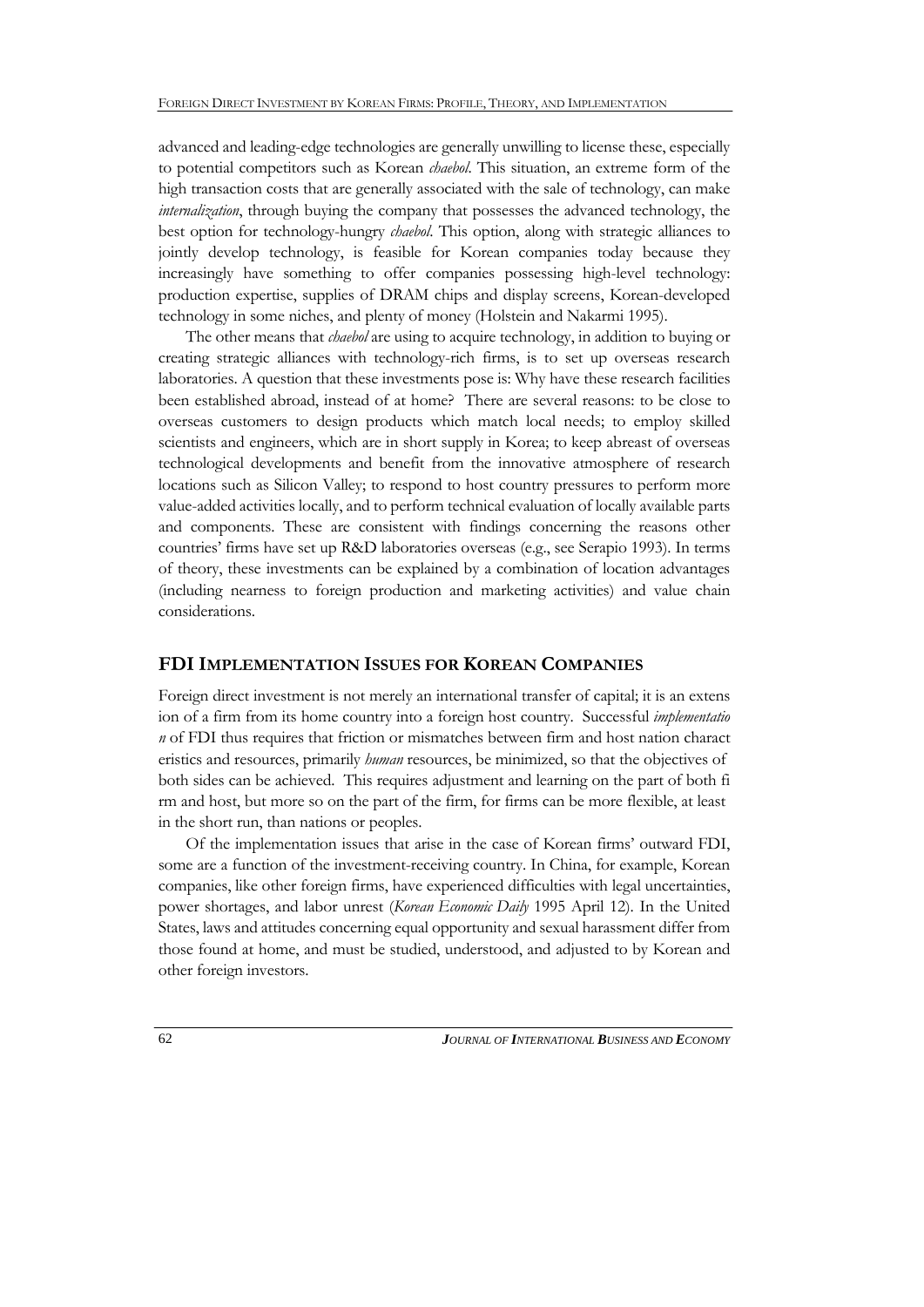Other implementation issues are a function of FDI type. In the case of Korean direct investments aimed at reducing production costs by using cheap overseas labor, successful implementation means managing that labor to obtain maximum work for minimum cost. Pushing overseas workers too hard, on the other hand, can be counterproductive. Small Korean companies operating in Asia have given Korean investors a bad name by trying to squeeze as much "comparative advantage" as they can out of low wage laborers in Indonesia, China, and Vietnam (Paisley and Kiernan 1994). The temptation and opportunity to do this is understandable, given that unskilled, job-hungry labor is an abundant commodity in these countries. Over-exploitation of that labor, however, as is the case with over-exploiting any resource, can lower its value. As a result of poor treatment of workers by some companies, Korean companies have become the first targets of labor agitation in these countries. A key for successful cheap labor-seeking FDI is therefore to balance expectations of hard work with fair worker treatment, thus gaining the value of low-wage labor without risking its loss via worker unrest. It would also benefit Korean firms to work together toward this end, for the exploitative behavior of some Korean firms can tarnish the reputation of all, and deny them favorable reputation benefits and access to human and other resources available in a host country.

Another issue related to low wage-seeking FDI is the fact that wages rise, and today's cheap-labor country is likely to be a higher labor cost country tomorrow. This presents a difficult dilemma for investing firms, particularly when setting up foreign production is costly: Should they continue to relocate to cheaper-wage countries as labor costs rise where they have previously invested, or is there a better approach? One option, best suited for non-complex production operations, is contract manufacturing instead of FDI; Nike, for example, produces most of its athletic shoes through contract manufacturing in Asia, moving relatively easily from location to location in search of low labor costs. A contrasting option, one better suited to firms whose products and manufacturing processes are more complex, is to sink deeper roots in a country as local wages rise, investing in more capital-intensive technologies rather than relocating. This is what Matsushita Electric has done in Malaysia, for example, as labor costs in that country have climbed with economic growth (see Craig 1995). This second strategy is welcomed by many host countries, which are actively trying to attract export-oriented FDI by offering not just low wages but also literacy, discipline, physical infrastructure, and a stock of local technical and managerial talent, and are also continually upgrading these to stay competitive with other investment-seeking countries (Lall 1995). The point raised above concerning worker exploitation is relevant here; if poor labor relations and unfavorable reputation develop as a result of poor worker treatment, these can hinder the building and effective operation of more complex, higher value-added activities carried out in the same country in the future.

A different set of implementation challenges is connected with Korean firms' marketand technology-oriented FDI, especially in North America and Europe. A critical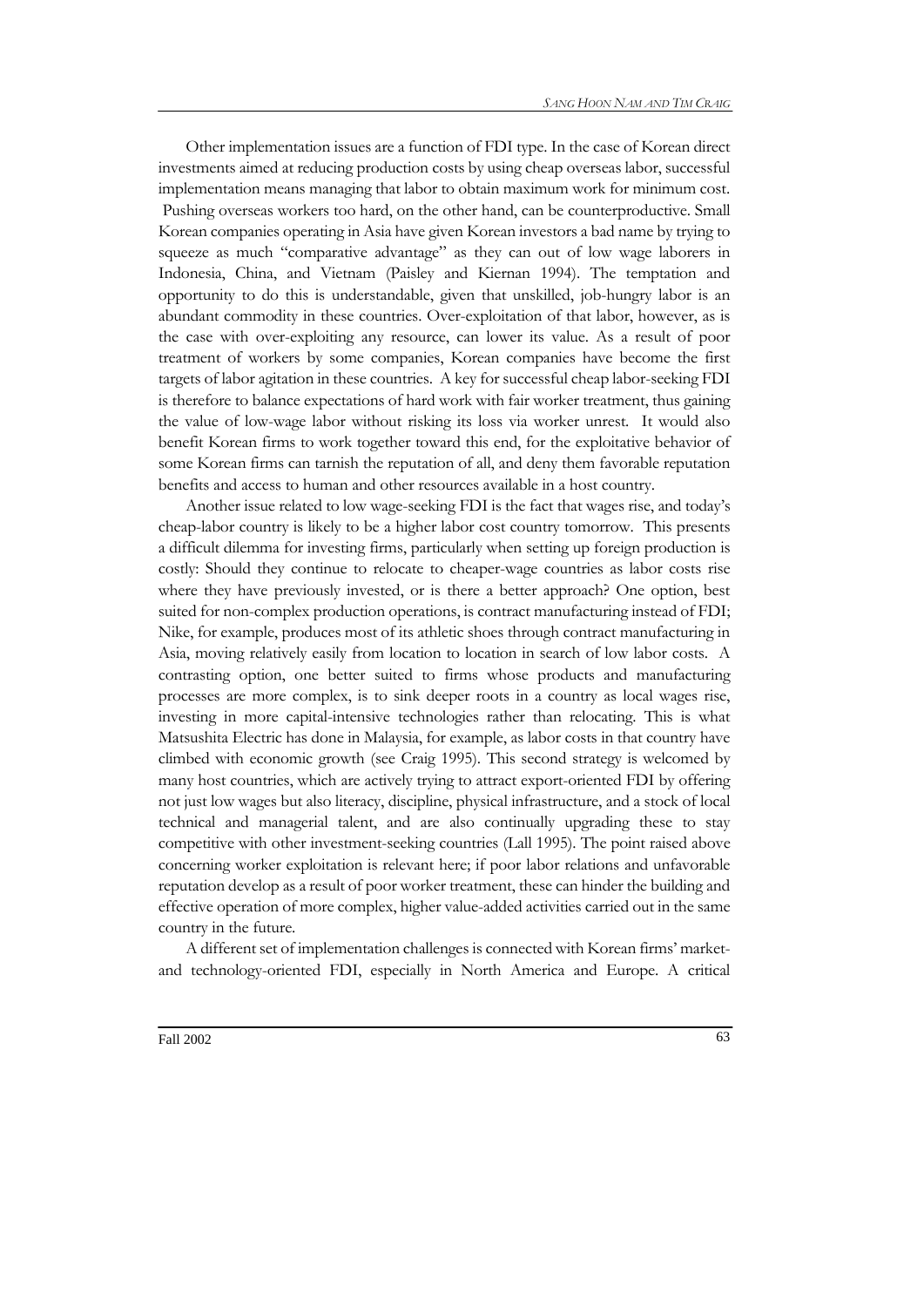difference is the type of human resources required for success. In contrast to cheap labor-seeking investments, in which the sought human resources are an abundant commodity, market- and technology-oriented FDI requires more skilled and scarce human resources such as experienced marketers, top scientists and engineers, and capable general managers. In order for these kinds of investments to produce desired results, Korean companies must overcome weaknesses they have in recruiting and managing skilled foreign human resources.

The employment systems that Korean companies have traditionally used at home rely on internal labor markets and seniority-based promotion and reward. In order to recruit and keep skilled foreign specialists and managers, however, Korean firms are finding that they must develop employment systems that are radically different. They must actively recruit the best people available from outside the company, regardless of their nationality. In the case of critical experts, such as non-Koreans with proven abilities as general managers of international operations, this means offering competitive and attractive compensation packages. People must also be rewarded and promoted more on the basis of performance, and in an organizational climate in which innovation and achievement are recognized regardless of age or title. These represent a sharp break from the traditional Korean organizational culture with its emphasis on harmony and hierarchy. Not to make such adjustments, however, is to risk losing the very benefits sought by much Korean FDI. Concerning LG's acquisition of Zenith, Stephen Marvin, former head of research at Ssangyong Investment and Securities Ltd., said: "The Zenith deal has great potential for a clash because of Korea's autocratic style. If LG tries to run the company their way, there could be an exodus of junior managers from Zenith" (Glain 1995).

The so-called "glass ceiling", real or perceived limitations faced by non-home country nationals in promotion opportunities and decision-making authority, is also an issue that Korean companies will need to face. Japanese firms operating abroad have experienced difficulties in attracting and keeping top foreign managers because of this problem, and this could obstruct Korean companies as well, due to the Japan-like importance of language (the ability to speak Korean) and within-company connections in gaining and exercising influence in Korean companies. In order to avoid this problem, Korean firms are trying to eliminate the distinction between home- and foreign-country employees by developing equal compensation and promotion plans for both locals and expatriates, and by rotating foreign managers between local operations and headquarters in Seoul.

HRM adjustments are needed not only for the foreign employees of Korean subsidiaries, but also for Koreans managing abroad. Strong international management skills are not found in abundance in Korean firms, even in the large and relatively experienced *chaebol*, and these can only be developed if more Korean managers are posted abroad for longer periods of time, and if incentive and training systems are put in place which evaluate and reward managers based not on seniority but on their effectiveness as international managers, and which promote the development of international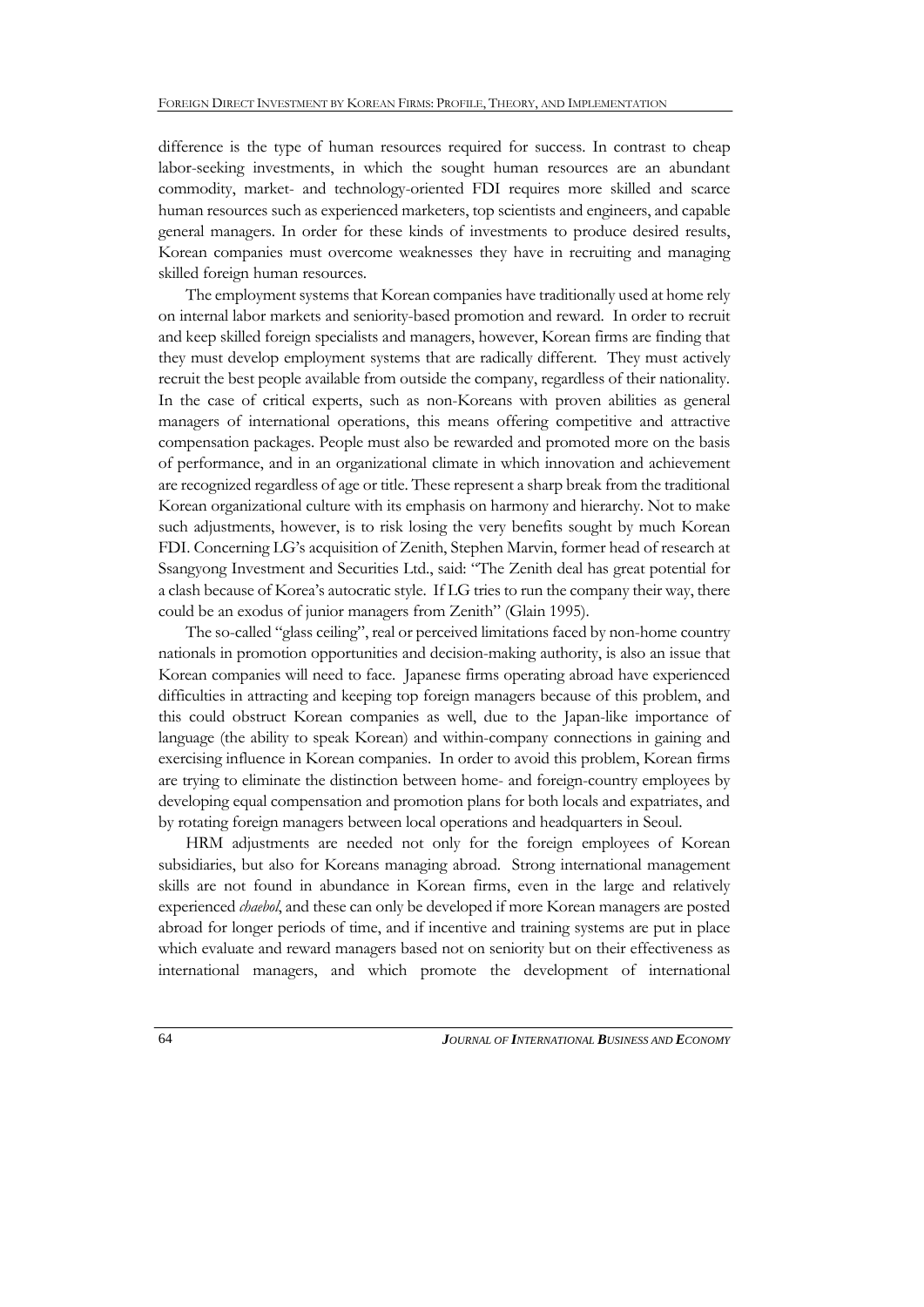management assets such as knowledge of local legal systems and business customs, understanding of the thinking and behavior of foreign employees and customers, a global perspective, a global information network, and solid communication ability. In the words of Samsung Group Chairman Lee Kun-hee, Korean managers must increasingly "be armed with innovation, information, intelligence, and international sense to become managers most suitable for the coming global village" (*Korean Herald* 1996 April 7). Achieving this will be a continuing challenge for Korean companies as they continue to expand abroad, and a key to the successful operation of their overseas investments.

### **REFERENCES**

Ahn, Mi-young. 1994. Terrific Trio Lead Revival. *Asian Business* (August): 12-13.

- *Business Korea* . 1995. Samsung Electronics Knows No Boundaries (February 1).
- Craig, T. 1995. Location and Implementation in Foreign Direct Investment: The Glob alization of Matsushita Electric Industrial Co., Ltd. *Academy of Management Best Pape r Proceedings*: 167-171.
- Dent, C. M. and C. Randerson. 1997. Enter the chaebol: The escalation of Korean dir ect investment in Europe. *European Business Journal* 9 (4): 31-40.
- Dunning, J. H. 2000. The Eclectic Paradigm As An Envelope For Economic And Bus iness Theories of MNE Activity. *International Business Review 9: 163-190.*
- *The Economist*. 1994. Seoul's Big Splash (November 5): 63-64.
- Glain, S. 1995. New-Look LG Tunes into Faster Times. *Wall Street Journal (August 9).*
- Holstein, W. and L. Nakarmi. 1995. Korea: Headed for High Tech's Top Tier. *Business Week* (July 31): 56-64.
- Hymer, S. 1976. *The International Operations of National Firms*, Cambridge, Mass: MIT Pr ess.
- Il, S. 1993. *Korea in the World Economy*, Washington, DC: Institute for International Eco nomics.
- *Korean Economic Daily* . April 12, 1995. Large Companies Expand Globally to Secure Bi gger Market Share While Smaller Companies Seek Cheaper Labor.
- The Korea Export-Import Bank of Korea (2001) *Overseas Direct Investment Statistics Year book*.
- Korea Export-Import Bank of Korea (2001) An Analysis of the Management of Kore a's Overseas Investments (*U Ri Na Ra Ui Hae Oi Tu Ja Hyun Ji Bop In Kyung Young Hyun Hwang Bun Suk,* October): 145.
- *Korean Herald.* February 9, 1996. LG Solidifies Ties in Design Field with Royal College of Art.
- *Korean Herald.* February 17, 1996. Hansol to Grow Wood Pulp in New Zealand, Austr alia.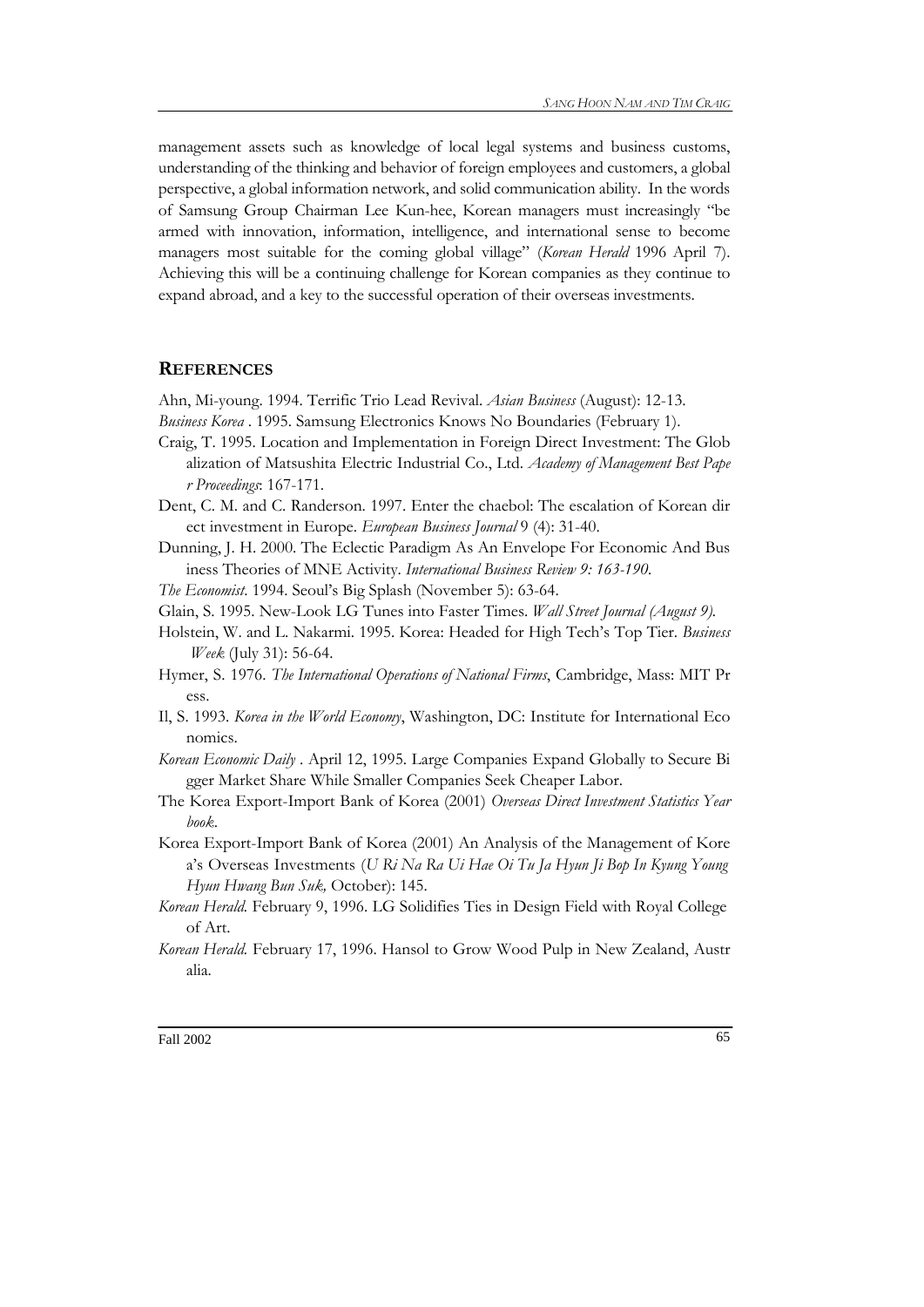*Korean Herald.* February 18, 1996. Daewoo Sets Up Head Office in Moscow.

- *Korean Herald.* February 22, 1996. LGE Begins to Concentrate on Business Projects.
- *Korean Herald.* February 28, 1996. Hyundai to Build Memory Chip Plant in Oregon, Un ited States.
- *Korean Herald.* March 2, 1996. Number of Korean Textile Plants in Foreign Countries Tops 1,000.
- *Korean Herald.* March 5, 1996. United Kingdom: Samsung's Stepping Stone to EU.
- *Korean Herald.* March 12, 1996. PEDCO of Korea Buys \$21 Million Stake from Texaco North Sea United Kingdom.
- *Korean Herald.* March 13, 1996. Daewoo Dedicates Auto Plant in Craiova, Romania.
- *Korean Herald.* March 23, 1996 (a). Korean Companies' Overseas Investments Surpass \$10.2 Billion as of End of 1995.
- *Korean Herald.* March 23, 1996 (b). Firstvina Growing as Most Successful Bank in Viet nam.
- *Korean Herald.* March 30, 1996. Samsung Electronic Co. Breaks Ground for Chip Plant in America; Plans to Produce 16-, 64MB Memory Chips by Early 1998.
- *Korean Herald.* March 31, 1996 (a). More Investments Flow to China, United States; Bu t Those to Europe Drop Steadily in January-February Period of 1996.
- *Korean Herald.* March 31, 1996 (b). Daewoo Hosts International Seminar on Managem ent.
- *Korean Herald.* March 31, 1996 (c). Samsung Completes Mexico Home Electronics Co mplex.
- *Korean Herald.* April 7, 1996. Samsung Maps Second-Phase New Management Strategy. *Korean Herald.* April 21, 1996. Samsung Opens Purchase Office in Shanghai.
- Lall, S. 1995. Employment and Foreign Investment: Policy Options for Developing C

ountries, *International Labor Review* 134 (4-5): 521-540.

- McGrath, N. and M. Ahn. 1994. Colossal Change Awaits Chaebol. Asian Business (N ovember): 47-51.
- Moon, H.-C. and T. W. Roehl, T. W. 2001. Uncoventional Foreign Direct Investment and the Imbalance Theory. *Interational Business Review* 10 (2): 197-215.
- Nakarmi, L. 1995. A Flying Leap Toward the 21st Century? *Business Week* (March 20): 78-80.
- Paisley, E. and T. Kiernan. 1994. Reforms Boost Capital Flows. *Far Eastern Economic R eview* (May 26): 53-57.
- Porter, M. 1985. *Competitive Advantage*, New York: The Free Press.
- Rappleye, W. 1994. Korea: Policy Shift into High Tech to Regain Market Share. *FW* (September 27).
- Root, F. 1978. *International Trade and Investment*, 4th Edition, Cincinnati: South-West P ublishing Company.
- Sakai, K. 1995. LG *Denshi, Sekai e Muke Daihenshin*" (LG Electric: Major Transformati